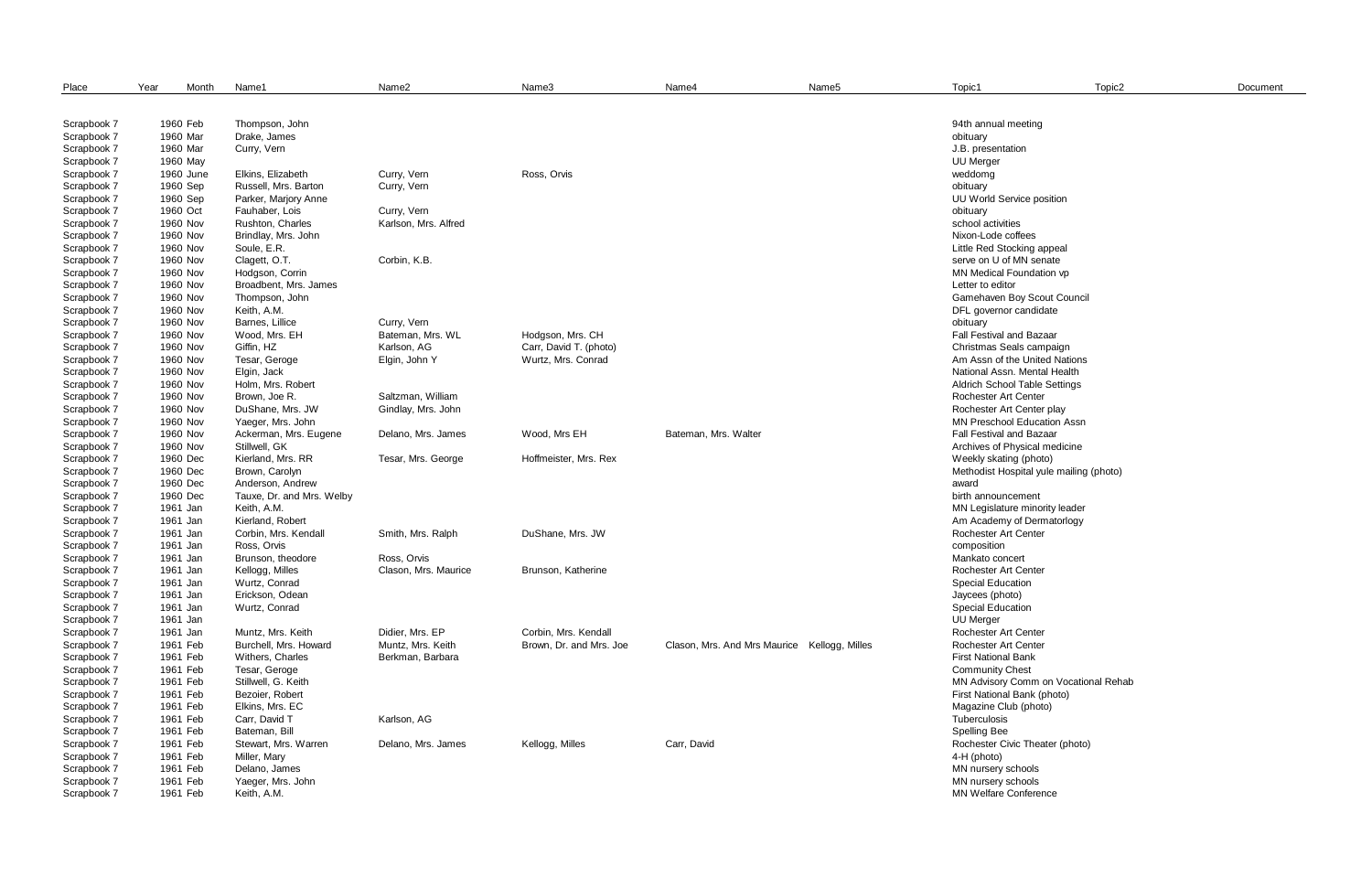| Scrapbook 7 | 1961 Mar  |                       |                       |                         |                      | UU forum on science & religion                     |                           |
|-------------|-----------|-----------------------|-----------------------|-------------------------|----------------------|----------------------------------------------------|---------------------------|
| Scrapbook 7 | 1961 Mar  | Monson, Mrs. Eugene   | Hill, Mrs. John       | Elkins, Mrs. Earl       |                      | Clara Barton Guild                                 |                           |
| Scrapbook 7 | 1961 Mar  | Wood, Earl            | Burchell, Howard      | Tesar, George           | Curry, Vernon        | UU forum on science & religion                     |                           |
| Scrapbook 7 | 1961 Mar  | Curry, Vern           |                       |                         |                      | Letter to editor- Un-American Activities Committee |                           |
| Scrapbook 7 | 1961 Mar  | Wood, Earl            |                       |                         |                      | Am Heart Association (photo)                       |                           |
| Scrapbook 7 | 1961 Mar  | Grindlay, Josh        |                       |                         |                      | Science Fair (photo)                               |                           |
| Scrapbook 7 | 1961 Apr  | Rushton, Charles      |                       |                         |                      | John Marshall music                                |                           |
| Scrapbook 7 | 1961 Apr  | Karlson, Alfred       |                       |                         |                      | Iran parliament member tours (photo)               |                           |
| Scrapbook 7 | 1961 Apr  | Opheim, Julius        |                       |                         |                      | John Marshall social studies (photo)               |                           |
| Scrapbook 7 | 1961 Apr  | Clagett, O.T.         |                       |                         |                      | Am Assn. for Thoracic Surgery                      |                           |
| Scrapbook 7 | 1961 Apr  | Curry, Vern           |                       |                         |                      | Magazine Club                                      |                           |
| Scrapbook 7 | 1961 Apr  | Keith, A.M.           | Hedgecock, Mrs. Lee   | Brown, Mrs. Joe         |                      | Clara Barton Guild                                 |                           |
|             |           |                       |                       |                         |                      |                                                    |                           |
| Scrapbook 7 | 1961 Apr  | Curry, Vern           |                       |                         |                      | Magazine Club                                      | Beat, Zen Cults           |
| Scrapbook 7 | 1961 June | DuShane, Mrs. JW      | Curry, Vern           | Eaton, Mrs. LM          |                      | <b>UU Merger</b>                                   | Clara Barton Guild        |
| Scrapbook 7 | 1961 June | Clagett, Mrs. O.T.    | Bateman, Mrs. WL      | Curry, Vern             | Hill, Mrs. John      | Camp UniStar                                       | Star Island               |
| Scrapbook 7 | 1961 Aug  | Curry, Vern           |                       |                         |                      | Letter to the editor                               | <b>Nuclear Holocaust</b>  |
| Scrapbook 7 | 1961 Oct  | Curry, Vern           |                       |                         |                      | Letter to the editor                               | Dead-Red slogan           |
| Scrapbook 7 | 1961 Nov  | Karlson, Mrs. Alfred  | Wood, Mrs. Earl       |                         |                      | <b>Fall Festival and Bazaar</b>                    |                           |
| Scrapbook 7 | 1961 Nov  | Karlson, Mrs. Alfred  | Wood, Mrs. Earl       |                         |                      | <b>Fall Festival and Bazaar</b>                    |                           |
| Scrapbook 7 | 1962 Mar  |                       |                       |                         |                      | <b>Rochester Civic Theater</b>                     | RCT Play produced at UL   |
| Scrapbook 7 | 1962 Apr  | Patton, Kenneth L.    |                       |                         |                      | <b>Centennial Forum</b>                            |                           |
| Scrapbook 7 | 1962 Apr  |                       |                       |                         |                      | Ad for UU church                                   |                           |
| Scrapbook 7 | 1962 Apr  | Curry, Vern           | Burchell, Mrs. Howard | McKenney, Mrs. Alfred   |                      | <b>UU Teacher Training Institute</b>               |                           |
| Scrapbook 7 | 1962 Apr  | Patton, Kenneth L.    | Curry, Vern           | Stillwell, Keither      |                      | <b>Centennial Forum</b>                            |                           |
| Scrapbook 7 | 1962 May  | Clagett, Mrs. OT      | Kjerner, Mrs. Max     |                         |                      | Clara Barton Guild                                 |                           |
| Scrapbook 7 | 1962 Sept |                       |                       |                         |                      | Ad for UU church                                   |                           |
| Scrapbook 7 | 1962 Sept | Wurtz, Conrad         | Curry, Vern           | Bateman, Mrs. Walter    |                      | North Star UU Conference                           |                           |
| Scrapbook 7 | 1962 Sept | Wheeler, Mrs. Ray     |                       |                         |                      | Clara Barton Guild                                 | Cookbook                  |
| Scrapbook 7 | 1962 Sept |                       |                       |                         |                      | Fall Festival and Bazaar                           | Cookbook                  |
|             |           | Brown, Mrs. Joe       |                       |                         |                      |                                                    |                           |
| Scrapbook 7 | 1962 Nov  |                       |                       |                         |                      | Ad for UU church                                   | Cookbook                  |
| Scrapbook 7 | 1963 Apr  | Layton, Donald        | DuShane, Mrs. JW      | Burchell, Mrs. HB       | Calvert, Mrs. George | Sunday School (photo)                              |                           |
| Scrapbook 7 | 1963 Apr  | Stillwell, Keith      | Layton, Donald        |                         |                      | Annual Meeting                                     | <b>Planning Committee</b> |
| Scrapbook 7 | 1963 Apr  | Curry, Vern           | Shapley, Harlow       |                         |                      | <b>Centennial Forum</b>                            |                           |
| Scrapbook 7 | 1963 May  | Layton, Mrs. Donald   | DuShane, Mrs. JW      |                         |                      | Clara Barton Guild                                 | skit                      |
| Scrapbook 7 | 1963 May  | Curry, Vern           |                       |                         |                      | Speech defining "liberal"                          |                           |
| Scrapbook 7 | 1963 May  | Curry, Vern           |                       |                         |                      | Midwest UU Conference                              |                           |
| Scrapbook 7 | 1963 Sept | Layton, Mrs. Donald   |                       |                         |                      | Clara Barton Guild                                 | skit                      |
| Scrapbook 7 | 1963 Nov  | Curry, Vern           |                       |                         |                      | Letter to the editor                               | Christmas in the schools  |
| Scrapbook 7 | 1963 Nov  | Curry, Vern           |                       |                         |                      | Church mourns bomb victims                         |                           |
| Scrapbook 7 | 1964 Jan  |                       |                       |                         |                      | <b>Clara Barton Guild</b>                          | film on lives of UU women |
| Scrapbook 7 | 1964 Feb  | Curry, Vern           | Delano, James         |                         |                      | Panelists about intolerance                        |                           |
| Scrapbook 7 | 1964 Apr  | Grindlay, Mrs. John   | Knuth, Mrs. Everett   |                         |                      | Clara Barton Guild                                 | topic - antique books     |
| Scrapbook 7 | 1964 June | Spoerl, Dorothy       |                       |                         |                      | RE program                                         | Camp Unistar              |
| Scrapbook 7 | 1964 Oct  |                       |                       |                         |                      | Vote on land purchase                              |                           |
| Scrapbook 7 | 1964 Oct  | Curry, Vern           |                       |                         |                      | UU beliefs (photo)                                 | Saltzman paintings        |
| Scrapbook 7 | 1964 Oct  |                       |                       |                         |                      | Clara Barton Guild                                 | Chuck Wagon dinner part   |
| Scrapbook 7 | 1964 Nov  | Broadbent, Mrs. James | Hill, Mrs. John       | Stiles, Lester          |                      | Clara Barton Guild                                 |                           |
| Scrapbook 7 |           |                       |                       |                         |                      | tribute to JFK                                     | Poverty                   |
|             | 1964 Nov  | Curry, Vern           |                       |                         |                      |                                                    | poem                      |
| Scrapbook 7 | 1964 Oct  | Curry, Vern           |                       |                         |                      | <b>Prairie Star District</b>                       | elected president         |
| Scrapbook 8 | 1965 Feb  | Layton, Donald        | Kierland, RR          |                         |                      | <b>Annual Meeting</b>                              | <b>Building plans</b>     |
| Scrapbook 8 | 1965 Mar  | Curry, Vern           | Delano, Mrs. James    |                         |                      | UU church aids flood victims                       | Photo                     |
| Scrapbook 8 | 1965 Mar  | Curry, Vern           |                       |                         |                      | trip to Selma, Alabama                             | Photo                     |
| Scrapbook 8 | 1965 Mar  | Curry, Vern           |                       |                         |                      | report from Selma, Alabama                         |                           |
| Scrapbook 8 | 1965 Mar  | Curry, Vern           |                       |                         |                      | report from Selma, Alabama                         |                           |
| Scrapbook 8 | 1965 Mar  | Curry, Vern           | Curry, Mrs. Vern      |                         |                      | report about Selma, Alabama                        | Photo                     |
| Scrapbook 8 | 1965 Apr  | Curry, Vern           |                       |                         |                      | Rochester Art Center panelist                      |                           |
| Scrapbook 8 | 1965 Apr  | Calvert, George       | Clagett, Mrs. OT      | Thompson, Mrs. Clifford |                      | UU Church art festival                             |                           |
| Scrapbook 8 | 1965 Apr  | Grindlay, Mrs. John   | Spicer, Mrs. Henry    |                         |                      | Clara Barton Guild auction                         | Photo                     |

to editor- Un-American Activities Committee rliament member tours (photo) Iarshall social studies (photo) sn. for Thoracic Surgery<br>ine Club ster Civic Theater RCT Play produced at UU church Barton Guild **Chuck Wagon dinner party**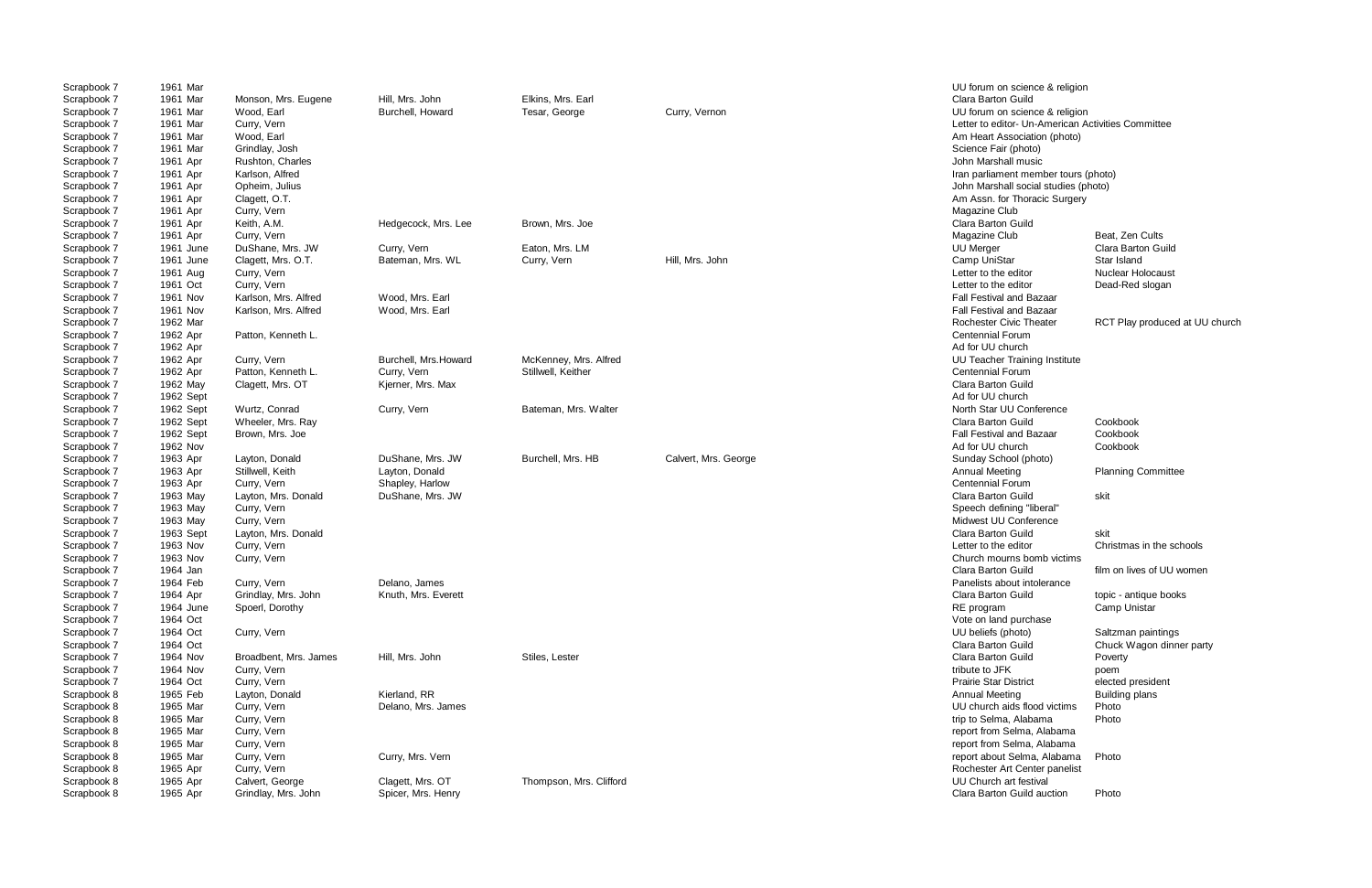| Scrapbook 8  | 1965 June  | Ross, Orvis          |                       |                       |                       |                       | Clara Barton Guild                    | Crescent Moon production    |
|--------------|------------|----------------------|-----------------------|-----------------------|-----------------------|-----------------------|---------------------------------------|-----------------------------|
| Scrapbook 8  | 1965 July  |                      |                       |                       |                       |                       | Rochester Summer Theater              | UU church                   |
| Scrapbook 8  | 1965 Sept  | Wheeler, Mrs. Ray    | Grindlay, Mrs. John   | DuShane, Mrs. JW      | Smith, Mrs. RE        |                       | Clara Barton Guild                    | skit                        |
| Scrapbook 8  | 1965 Sept  | Curry, Vern          | Waltz, AG             |                       |                       |                       | <b>Citizens for Equal Opportunity</b> | Photo                       |
| Scrapbook 8  | 1965 Nov   | Kjerner, Max         | Slocumb, Mrs. Charles | Shannon, Maude        | Case, Neta            | Burchell, Mrs. Howard | Clara Barton Guild                    | history of church           |
| Scrapbook 8  | 1965 Dec   | Curry, Mrs. Vern     | Karlson, Mrs. Alfred  | Wheeler, Mrs. RB      | Ross, Orvis           |                       | Clara Barton Guild (photo)            | Cookbook                    |
| Scrapbook 8  | 1965 Dec   | Curry, Mrs. Vern     |                       |                       |                       |                       | Clara Barton Guild                    | Christmas coffee            |
| Scrapbook 9  | 1966 Feb   | Wheeler, Mrs. Ray    | Hodgson, Mrs. CH      | Soule, Mrs. EH        |                       |                       | Clara Barton Guild                    | report on American cities   |
| Scrapbook 9  | 1966 Feb   | Brown, Joe R.        | Curry, Vern           | Gudmundson, Emil      |                       |                       | Annual Meeting                        | centennial                  |
| Scrapbook 9  | 1966 Feb   | Holleroth, Rev. Hugo |                       |                       |                       |                       | UU church guest speaker               |                             |
| Scrapbook 9  | 1966 Mar   | Soule, Mrs. EH       | Wheeler, Mrs. RB      | DuShane, Mrs. JW      | Broadbent, Mrs. James |                       | Clara Barton Guild                    | report on Rochester         |
| Scrapbook 9  | 1966 Apr   | Keith, Mrs. AM       | Bateman, Mrs. WL      | Didier, Mrs. EP       |                       |                       | Clara Barton Guild                    | report on future of Roches  |
| Scrapbook 9  | 1966 May   |                      |                       |                       |                       |                       | Clara Barton Guild                    | annual golden elephant sa   |
| Scrapbook 9  | 1966 May   | Smith, Mrs. RE       | Christ-Janer, Victor  | Chung, Dow            |                       |                       | <b>Annual Meeting</b>                 | architect for new church b  |
| Scrapbook 9  | 1966 May   | Hedgecock, Laurie    | Broadbent, Kathy      | Acherman, Amy         | Claypool, Maridyth    | McKinney, Bob         | Liberal Religious Youth               | annual program              |
| Scrapbook 9  | 1966 July  | Curry, Vern          |                       |                       |                       |                       | Letter to the editor                  | Citizens for Equal Opport   |
| Scrapbook 9  | 1966 Sept  | Curry, Vern          |                       |                       |                       |                       | Curry family astronomy                |                             |
| Scrapbook 9  | 1966 Sept  |                      |                       |                       |                       |                       | Camp UniStar                          | music camp (photos)         |
| Scrapbook 9  | 1966 Oct   | Levander, Jean       | Kane, Mrs. Stanley    | Anderson, Mrs. Milton |                       |                       | Clara Barton Guild                    | presentation on politics    |
| Scrapbook 9  | 1966 Oct   |                      |                       |                       |                       |                       | Clara Barton Guild                    | presentation on politics (p |
| Scrapbook 9  | 1966 Nov   | Navias, Eugene Rev   |                       |                       |                       |                       | guest speaker                         | a church school that coun   |
| Scrapbook 9  | 1966 Nov   | Smith, Mrs. RE       |                       |                       |                       |                       | Food festival                         |                             |
| Scrapbook 9  | 1966 Nov   | Kneale, Collan       | Pine, Charles         | Stillwell, Craig      | Rucker, Bekky         | Anderson, Joel        | UU fifth grade class mural            | Photo                       |
| Scrapbook 9  | 1966 Dec   | Curry, Vern          | Brown, Mrs. JR        | Didier, Mrs. EP       | Waltz, Arthur         |                       | <b>Citizens for Equal Opportunity</b> |                             |
| Scrapbook 9  | 1966 Dec   |                      |                       |                       |                       |                       | <b>UU Choralers</b>                   |                             |
| Scrapbook 10 | 1967 Feb   | Layton, Mrs. Donald  | Hinshaw, Cecil        |                       |                       |                       | Quaker lecture                        |                             |
| Scrapbook 10 | 1967 Apr   | Curry, Vern          | Waltz, AG             |                       |                       |                       | Citizens for Equal Opportunity        |                             |
| Scrapbook 10 | 1967 May   | Christ-Janer, Victor |                       |                       |                       |                       | UU church construction                | Drawing                     |
| Scrapbook 10 | 1967 July  | Christ-Janer, Victor |                       |                       |                       |                       | UU church construction                | photos                      |
| Scrapbook 10 | 1967 July  | Hanson, Mrs. Oscar   |                       |                       |                       |                       | bequest to UU church                  |                             |
| Scrapbook 10 | 1967 Sept  | Johnson, Mrs. Loren  | Anderson, Mrs. Milton | Curry, Mrs. Veronon   | Kurger, Mrs. Willard  |                       | RE teacher training                   |                             |
| Scrapbook 10 | 1967 Oct   | Miller, Mrs. WE      | Layton, Mrs. Donald   | Hawkins, Thurmond     |                       |                       | Clara Barton Guild                    | Rochester urban Renewa      |
| Scrapbook 10 | 1967 Nov   | Curry, Vern          |                       |                       |                       |                       | UU national survey                    | photo                       |
| Scrapbook 10 | 1967 Dec   |                      |                       |                       |                       |                       | Clara Barton Guild                    | lunch & bake sale           |
| Scrapbook 11 | 1968 Feb   | Curry, Vern          |                       |                       |                       |                       | New church building                   | moving to new building      |
| Scrapbook 11 | 1968 Feb   |                      |                       |                       |                       |                       | New church building                   | Photos                      |
| Scrapbook 11 | 1968 Feb   |                      |                       |                       |                       |                       | New church building                   | first service (photos)      |
| Scrapbook 11 | 1968 Feb   | Mansoor, Menahem     |                       |                       |                       |                       | Dead Sea Scrolls                      |                             |
| Scrapbook 11 | 1968 Mar   | Curry, Vern          |                       |                       |                       |                       | Proclamation of Religious Freedom     |                             |
| Scrapbook 11 | 1968 Apr   |                      |                       |                       |                       |                       | <b>Clara Barton Guild</b>             | American Foreign Policy     |
| Scrapbook 11 | 1968 May   | Shears, Mrs. And Mrs | Didier, Mrs. EP       |                       |                       |                       | UU church play with RCT               | American Hurrah             |
| Scrapbook 11 | 1968 June  | Shears, Mrs. And Mrs | Didier, Mrs. EP       |                       |                       |                       | UU church play with RCT               | American Hurrah             |
| Scrapbook 11 | 1968 Aug   |                      |                       |                       |                       |                       | UU church building razed              | photo                       |
| Scrapbook 11 | 1968 Oct   | Curry, Vern          | Brown, Joe R          | Spicer, Noel          |                       |                       | UU cornerstone                        |                             |
| Scrapbook 11 | 1968 Oct   | Clagett, OT          | Layton, Dr and Mrs.   | Curry, Vern           | Didier, Dr. and Mrs.  |                       | Camp UniStar                          |                             |
| Scrapbook 11 | 1968 Oct   | Curry, Vern          |                       |                       |                       |                       | Civil Rights issues                   |                             |
| Scrapbook 11 | 1968 Nov   |                      |                       |                       |                       |                       | Clara Barton Guild                    | golden elephant sale        |
| Scrapbook 11 | 1968 Nov   |                      |                       |                       |                       |                       | concert                               | for injured Vietnamese kic  |
| Scrapbook 11 | 1968 dec   |                      |                       |                       |                       |                       | concert                               | for injured Vietnamese kid  |
| Scrapbook 12 | 1969 Feb   | Williamson, SJ       |                       |                       |                       |                       | Sunday service                        | Black Power & UU            |
| Scrapbook 12 | 1969 March | Gibbs, George        |                       |                       |                       |                       | MLK memorial service                  |                             |
| Scrapbook 12 | 1969 Apr   | Fitzgerald, Michael  |                       |                       |                       |                       | <b>Easter Service</b>                 | UU church                   |
| Scrapbook 12 | 1969 Apr   | Gibbs, George        | Curry, Vern           |                       |                       |                       | MLK memorial service                  | photo                       |
| Scrapbook 12 | 1969 May   | Curry, Vern          |                       |                       |                       |                       | UU church                             | photo                       |
| Scrapbook 12 | 1969 July  | Bateman, Walter      | Curry, Vern           | Deaner, Ted           |                       |                       | UUA general assembly                  | delegates                   |
| Scrapbook 12 | 1969 Oct   | Didier, Mrs. EP      |                       |                       |                       |                       | Vietnam War moratorium                | rally at uu church          |
| Scrapbook 12 | 1969 Oct   | Didier, Mrs. EP      | McElroy, Gary         | Novak, Peter          |                       |                       | Vietnam War moratorium                | UU church-photo             |
| Scrapbook 13 | 1970 Jan   | Lapoint, George      |                       |                       |                       |                       | obituary                              |                             |
|              |            |                      |                       |                       |                       |                       |                                       |                             |

Scrapbon Guild<br>
Summer Theater UU church<br>
CIU church on Guild **Accreable Accreation** report on future of Rochester on Guild **8 1966 Marton Clara Barton Care Barton Clara Barton Clara Barton Guild** annual golden elephant sale eting architect for new church building, e editor **Citizens for Equal Opportunity** on Guild **presentation on politics (photo)** sker achurch school that counts for injured Vietnamese kids for injured Vietnamese kids<br>Black Power & UU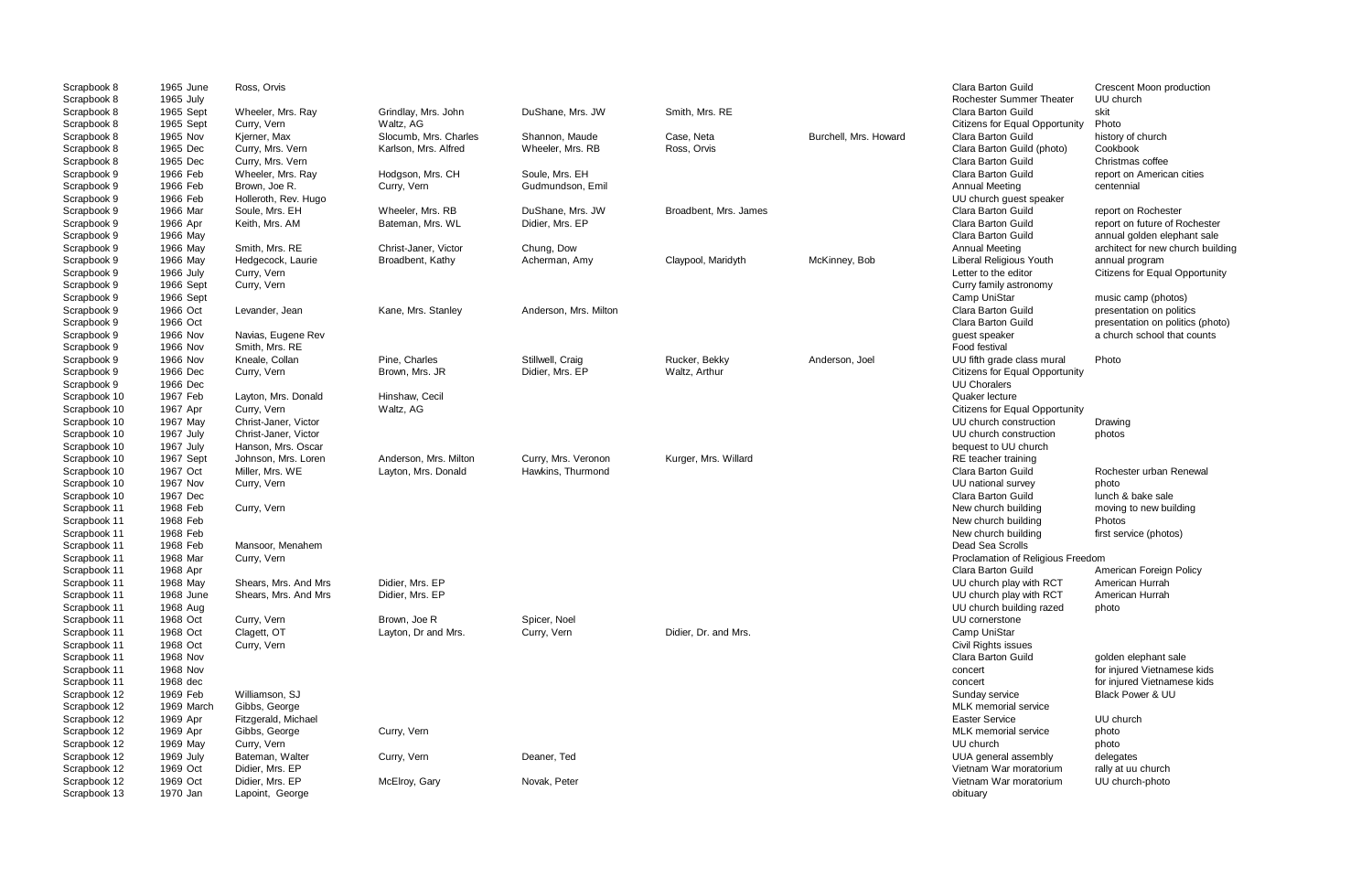| Scrapbook 13 | 1970 Feb   | Tauxe, Mrs. WN             |                               |                     |                      | Great Books training           | UU church                   |
|--------------|------------|----------------------------|-------------------------------|---------------------|----------------------|--------------------------------|-----------------------------|
| Scrapbook 13 | 1970 March | Curry, Vern                | denTex, Karel                 |                     |                      | eclipse of the sun             | photos                      |
| Scrapbook 13 | 1970 March | Deaner, Ted                |                               |                     |                      | Annual Meeting                 | uu church                   |
| Scrapbook 13 | 1970 April |                            |                               |                     |                      | Camera Club                    | UU church                   |
| Scrapbook 13 | 1970 April |                            |                               |                     |                      | Low-cost housing               | UU church                   |
| Scrapbook 13 | 1970 April |                            |                               |                     |                      | Officers                       | Clara Barton Guild          |
| Scrapbook 13 | 1970 May   |                            |                               |                     |                      | Fundraiser                     | progressive dinner          |
| Scrapbook 13 | 1970 May   | Huffine, Virginia          |                               |                     |                      | <b>Ecumenical Dance</b>        | UU church                   |
| Scrapbook 13 | 1970 Nov   | Tuggle, Mrs. John          |                               |                     |                      | Fundraiser                     | Clara Barton Guild          |
| Scrapbook 13 | 1970 Dec   | Curry, Vern                | Ross, Orvis                   |                     |                      | Sunday service                 | Festival of Christmas music |
| Scrapbook 13 | 1970 Dec   | Ross, Orvis                | <b>Rochester Peace Center</b> |                     |                      | <b>Benefit Concert</b>         | UU Church                   |
| Scrapbook 14 | 1971 Feb   |                            |                               |                     |                      | Sierra Club                    | <b>UU Church</b>            |
| Scrapbook 14 | 1971 Feb   | denTex Karel               | Deaner, Ted                   |                     |                      | Sierra Club                    | <b>UU Church</b>            |
| Scrapbook 14 | 1971 March | Haebig, Jeff               |                               |                     |                      | <b>Educational Choice</b>      | <b>UU Church</b>            |
| Scrapbook 14 | 1971 April | Curry, Vern                |                               |                     |                      | Book review                    | photo                       |
| Scrapbook 14 | 1971 May   | Miller, Donald             |                               |                     |                      | <b>Robert Oudal Chorale</b>    | <b>UU Church</b>            |
| Scrapbook 14 | 1971 May   | Miller, Donald             | Kinnick, Kelton               |                     |                      | <b>Robert Oudal Chorale</b>    | UU Church photo             |
| Scrapbook 15 | 1971 June  | Ross, Orvis                | Lee, Frank                    |                     |                      | <b>Benefit Concert</b>         | UU Church photo             |
| Scrapbook 15 | 1971 Aug   | Curry, Vern                |                               |                     |                      | Book release                   | Speaking of Religion        |
| Scrapbook 15 | 1971 Sept  | Wilkey, Frank              |                               |                     |                      | yard work                      | UU Church photo             |
| Scrapbook 15 | 1971 Oct   |                            |                               |                     |                      | Play group                     | UU Church                   |
| Scrapbook 15 | 1971 Oct   |                            |                               |                     |                      | United Nations Day Talk        | Clara Barton Guild          |
| Scrapbook 15 | 1971 Nov   | Colbert. Horton            |                               |                     |                      | obituary                       |                             |
| Scrapbook 15 | 1971 Nov   | Hall, Arthur               |                               |                     |                      | bequest to UU church           |                             |
| Scrapbook 15 | 1971 Dec   | Masten, Ric                |                               |                     |                      | UU minister's concert          | <b>UU Church</b>            |
| Scrapbook 15 | 1971 Dec   |                            |                               |                     |                      | Isreali folk dance             | <b>UU Church</b>            |
| Scrapbook 16 | 1972 Jan   |                            |                               |                     |                      | federal investigation of UUA   |                             |
| Scrapbook 16 | 1972 Feb   | Curry, Vern                |                               |                     |                      | Telescope building class       | UU Church photo             |
| Scrapbook 16 | 1972 Feb   | Curry, Vern                | Frances, Mrs. David           | Francis, David      | Anderson, Deana      | About Your Sexuality classes   | <b>UU Church</b>            |
| Scrapbook 16 | 1972 March |                            |                               |                     |                      | Sierra Club                    | <b>UU Church</b>            |
| Scrapbook 16 | 1972 April |                            |                               |                     |                      | <b>NAACP Fundraiser</b>        | <b>UU Church</b>            |
| Scrapbook 16 | 1972 April | Miller, Donald             |                               |                     |                      | Robert Oudal Chorale           | Clara Barton Guild          |
| Scrapbook 16 | 1972 May   | Bateman, Mrs. Walter       | Miller, Mrs. Eugene           | Layton, Mrs. Donald | Karlson, Mrs. Alfred | Clara Barton Birthday          | <b>UU Church</b>            |
| Scrapbook 16 | 1972 May   |                            |                               |                     |                      | <b>NAACP Fundraiser</b>        | UU Church photo             |
| Scrapbook 16 | 1972 June  | Clagett, OT                | Deaner, Ted                   | Keith, Sandy        |                      | Annual Meeting                 |                             |
| Scrapbook 16 | 1972 Sept  |                            |                               |                     |                      | Symphony Guild                 | <b>UU Church</b>            |
| Scrapbook 16 | 1972 Oct   | Kiscaden, Sheila           |                               |                     |                      | Planned Parenthood Forum       | <b>UU Church</b>            |
| Scrapbook 16 | 1972 Oct   |                            |                               |                     |                      | Rochester Playcenter           | UU Church                   |
| Scrapbook 16 | 1972 Oct   |                            |                               |                     |                      | Olm. Assn for Retarded dinner  | <b>UU Church</b>            |
| Scrapbook 16 | 1972 Oct   | Karlson, Mrs. AG           |                               |                     |                      | United Nations Day Talk        | Clara Barton Guild photo    |
| Scrapbook 16 | 1972 Oct   |                            |                               |                     |                      | <b>United Nations Day Talk</b> | Clara Barton Guild          |
| Scrapbook 16 | 1972 Nov   | Curry, Vern                |                               |                     |                      | Resignation                    |                             |
| Scrapbook 16 | 1972 Dec   | Davis, Mrs. Claude (Marty) | Slocumb, Nancy                | Elkins, Joan        | Anderson, Deana      | Art-Craft Fair                 | <b>UU Church</b>            |
| Scrapbook 17 | 1973 Feb   | Francis, Suzy              | Horswill, Nancy               | Davis, June         |                      | Rochester Playcenter           | <b>UU Church</b>            |
| Scrapbook 17 | 1973 Feb   |                            |                               |                     |                      | Rochester Playcenter           | UU Church                   |
| Scrapbook 17 | 1973 March | Masten, Ric                |                               |                     |                      | UU Minister concert            | UU Church                   |
| Scrapbook 17 | 1973 March | Curry, Vern                |                               |                     |                      | Joins real estate firm         |                             |
| Scrapbook 17 | 1973 March | Tapp, Robert               |                               |                     |                      | University of MN professor     | UU Church-Sunday service    |
| Scrapbook 17 | 1973 April | Meek, Scotty               |                               |                     |                      | UUA plan for Growth            | photo                       |
| Scrapbook 17 | 1973 April | Meek, Scotty               |                               |                     |                      | Newspaper ad                   | UU Church                   |
| Scrapbook 17 | 1973 May   | Francis, Suzy              |                               |                     |                      | Rochester Playcenter           | <b>UU Church</b>            |
| Scrapbook 17 | 1973 May   |                            |                               |                     |                      | League of Women Voters         | UU Church                   |
| Scrapbook 17 | 1973 June  | Meek, Scotty               |                               |                     |                      | Minister called                | <b>UU Church</b>            |
| Scrapbook 17 | 1973 Sept  | Meek, Scotty               |                               |                     |                      | Minister called                | <b>Annual Meeting</b>       |
| Scrapbook 17 | 1973 Oct   |                            |                               |                     |                      | Rochester Playcenter           | <b>UU Church</b>            |
| Scrapbook 17 | 1973 Nov   | Lindgren, Diane            | Johnson, Ruth                 |                     |                      | Golden Elephant Sale           | Clara Barton Guild          |
| Scrapbook 17 | 1973 Nov   | Meek, Scotty               |                               |                     |                      | Sex Education                  | Letter to the editor        |
| Scrapbook 17 | 1973 Nov   |                            |                               |                     |                      | Art-Craft Fair                 | <b>UU Church</b>            |
|              |            |                            |                               |                     |                      |                                |                             |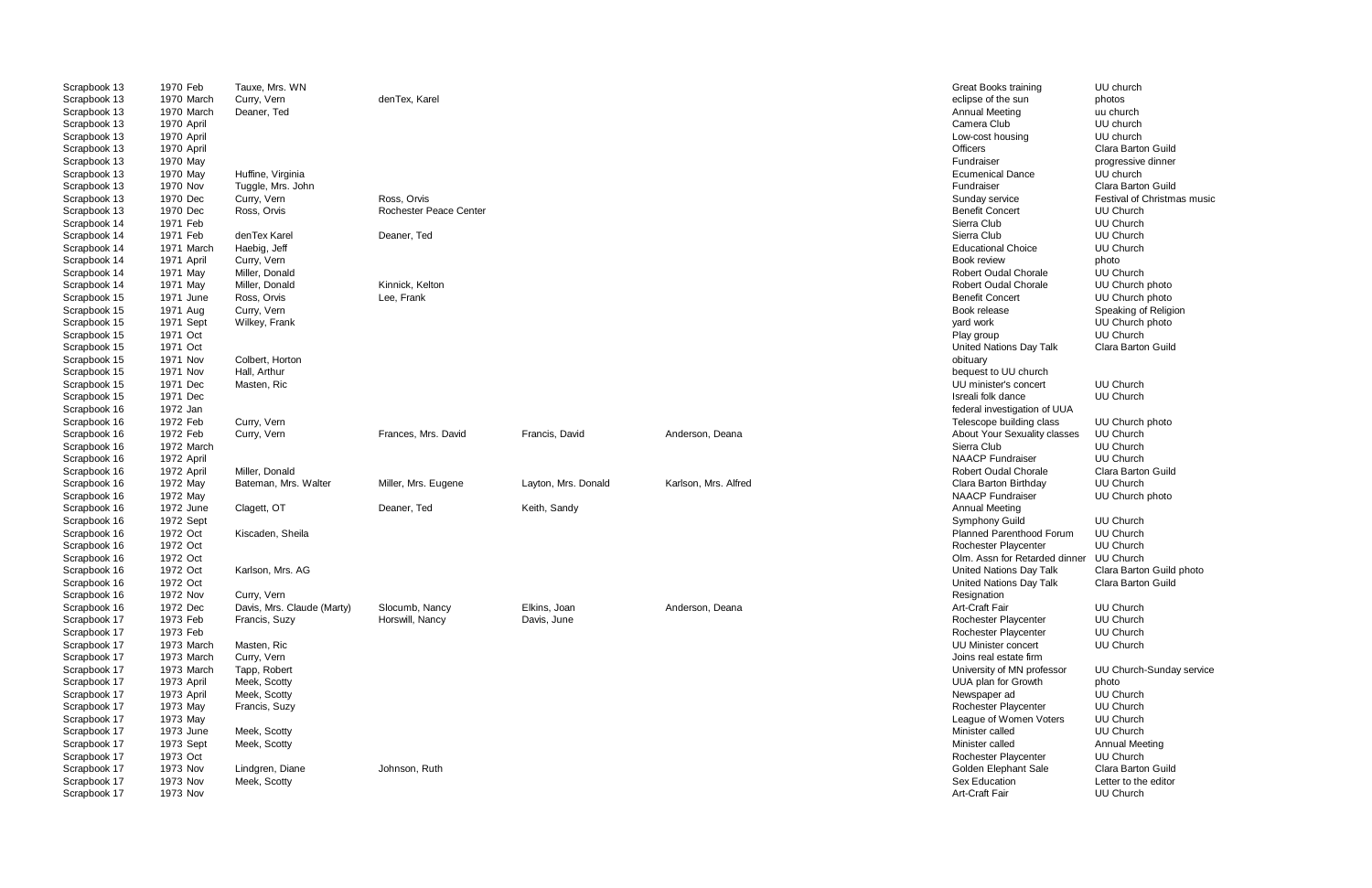| Scrapbook 17 | 1973 Dec   |                       |                        |                  |                 |                | UU World article on RE                      | <b>UU Church</b>     |
|--------------|------------|-----------------------|------------------------|------------------|-----------------|----------------|---------------------------------------------|----------------------|
| Scrapbook 17 | 1973 Dec   | Daube, Jasper         | Daube, Chris           | Overland, Amy    | Overland, Carol | Clark, Pam     | <b>Family Festivals</b>                     | UU Church photo      |
| Scrapbook 17 | 1973 Dec   | Kelly, Ann            | Kneale, Andrea         | Elkins, Lexi     |                 |                | <b>Family Festivals</b>                     | UU Church photo      |
| Scrapbook 18 | 1974 Jan   | Voelker, Mr. and Mrs. | Dalen                  | Kneale           | Meek            | Naylor         | RE junior high film making                  | Photos               |
| Scrapbook 18 | 1974 Feb   | Bateman, Sue          |                        |                  |                 |                | Star Island                                 | Photo                |
| Scrapbook 18 | 1974 Feb   |                       |                        |                  |                 |                | Common Cause meeting                        | <b>UU Church</b>     |
| Scrapbook 18 | 1974 Jan   | Meek, Scotty          |                        |                  |                 |                | Ordination of Burton Carley                 |                      |
| Scrapbook 18 | 1974 Feb   |                       |                        |                  |                 |                | <b>NAACP Fundraiser</b>                     | <b>UU Church</b>     |
| Scrapbook 18 | 1974 Feb   | Giles, Philip Randall | Paulson, Yvonne        |                  |                 |                | <b>UUA</b> workshop                         | Photo - giles        |
| Scrapbook 18 | 1974 Feb   | Meek, Scotty          |                        |                  |                 |                | Letter to Editor                            | Abortion             |
| Scrapbook 18 | 1974 Feb   | Francis, Suzy         |                        |                  |                 |                | Rochester Playcenter                        | <b>UU Church</b>     |
| Scrapbook 18 | 1974 Feb   |                       |                        |                  |                 |                | <b>Oriental Painting Classes</b>            | <b>UU Church</b>     |
| Scrapbook 18 | 1974 March | Francis, Suzy         | Francis, David         | Francis, Amanda  |                 |                | Rochester Playcenter                        | <b>UU Church</b>     |
| Scrapbook 18 | 1974 May   |                       |                        |                  |                 |                | <b>NAACP</b> Fundraiser                     | <b>UU Church</b>     |
|              |            |                       |                        |                  |                 |                |                                             |                      |
| Scrapbook 18 | 1974 May   | Meek, Scotty          |                        |                  |                 |                | <b>Sunday Service</b>                       | Ad                   |
| Scrapbook 18 | 1974 July  | Ross, Orvis           |                        |                  |                 |                | Move to San Francisco                       | photo                |
| Scrapbook 18 | 1974 Sept  |                       |                        |                  |                 |                | Fellowship event-Stone Soup                 | <b>UU Church</b>     |
| Scrapbook 18 | 1974 Sept  | Horswill, Nancy       |                        |                  |                 |                | Rochester Play Center                       | <b>UU Church</b>     |
| Scrapbook 18 | 1974 Sept  | Miller, Diane         |                        |                  |                 |                | UUWF                                        | <b>UUA</b>           |
| Scrapbook 18 | 1974 Sept  | Miller, Diane         | Miller, Erv and Marie  |                  |                 |                | Women ministers                             | Photo                |
| Scrapbook 18 | 1974 Oct   | Masten, Ric           | Masten, Billie Barbara |                  |                 |                | concert                                     | UU Church photo      |
| Scrapbook 18 | 1974 Oct   |                       |                        |                  |                 |                | Rochester Playcenter                        | <b>UU Church</b>     |
| Scrapbook 18 | 1974 Nov   | Salinger, Warren      |                        |                  |                 |                | <b>Sunday Service</b>                       | UU Church            |
| Scrapbook 18 | 1974 Nov   |                       |                        |                  |                 |                | <b>Rochester Civic Theater</b>              | UU Church            |
| Scrapbook 18 | 1974 Nov   |                       |                        |                  |                 |                | <b>Winter Holiday Festival</b>              | UU Church            |
| Scrapbook 18 | 1974 dec   | Meek, Scotty          |                        |                  |                 |                | Letter to Editor                            | Get involved         |
| Scrapbook 19 | 1975 Feb   | Nolte, Maggie         | Huyer, Carol           |                  |                 |                | Rochester Playcenter                        | <b>UU Church</b>     |
| Scrapbook 19 | 1975 March | Horswill, Nancy       |                        |                  |                 |                | Rochester Playcenter                        | <b>UU Church</b>     |
| Scrapbook 19 | 1975 April |                       |                        |                  |                 |                | Planned Parenthood Fundraiser UU Church     |                      |
| Scrapbook 19 | 1975 April |                       |                        |                  |                 |                | Rochester Playcenter                        | UU Church (photo)    |
| Scrapbook 19 | 1975 May   |                       |                        |                  |                 |                | Rochester Playcenter                        | UU Church            |
| Scrapbook 19 | 1975 May   |                       |                        |                  |                 |                | Rochester Civic Theater                     | <b>UU Church</b>     |
| Scrapbook 19 | 1975 June  | Curry, Vern           |                        |                  |                 |                | Interdistrict director position             | announcement         |
| Scrapbook 19 | 1975 June  | Meek, Scotty          |                        |                  |                 |                | Rochester Food Co-op                        |                      |
|              |            |                       |                        |                  |                 |                | <b>Clinical Consulting Minister</b>         | UU Church            |
| Scrapbook 19 | 1975 Sept  | Buenning, Walter      | Meek, Scotty           | Lindren, Jay     |                 |                |                                             |                      |
| Scrapbook 19 | 1975 Oct   |                       |                        |                  |                 |                | United Nations Luncheon                     | Clara Barton Build   |
| Scrapbook 19 | 1975 Oct   | Meek, Steven          |                        |                  |                 |                | <b>Halloween Party</b>                      | UU Church (photo)    |
| Scrapbook 19 | 1975 Oct   |                       |                        |                  |                 |                | Uni-Fair Art Fair                           | UU Church            |
| Scrapbook 19 | 1975 Oct   | Kramer, Thomas        | Dalen, Merle           |                  |                 |                | Halloween Party                             | UU Church photo      |
| Scrapbook 20 | 1976 Jan   | Kinnick, Kelton       |                        |                  |                 |                | Rochester Civic Theater                     | UU Church (photo)    |
| Scrapbook 20 | 1976 Feb   |                       |                        |                  |                 |                | Rochester Playcenter                        | UU Church            |
| Scrapbook 20 | 1976 March | Boesing, Martha       |                        |                  |                 |                | NOW sponsored play                          | UU Church            |
| Scrapbook 20 | 1976 April |                       |                        |                  |                 |                | NOW sexual assaut workshop                  | <b>UU Church</b>     |
| Scrapbook 20 | 1976 May   |                       |                        |                  |                 |                | Planned Parenthood party                    | UU Church (photo)    |
| Scrapbook 20 | 1976 May   | Meek, Scotty          |                        |                  |                 |                | Interdependence Declaration                 | Letter to the editor |
| Scrapbook 20 | 1876 May   | Curry, Vern           |                        |                  |                 |                | Interdistrict director position             | Journal of the UUA   |
| Scrapbook 20 | 1976 June  |                       |                        |                  |                 |                | Renaissance Weekend                         | UU Church            |
| Scrapbook 20 | 1976 June  | Gronek, Tom           | Batalden, Marge        |                  |                 |                | Rochester Adult Singles Club                | UU Church            |
| Scrapbook 20 | 1976 June  | Daube, Jasper         | Daube, Cynthia         | Meek, Scotty     | Davis, Merrill  | Lindgren, Jay  | Renaissance Weekend                         | UU Church (photo)    |
| Scrapbook 20 | 1976 Oct   | Davis, Merrill        |                        |                  |                 |                | Walden Hill Bach Society                    | UU Church            |
| Scrapbook 20 | 1976 Oct   | Hench, Mary Kahler    | Slocumb, Mary,         | Adams, Mildred   |                 |                | Pipe Organ                                  | UU Church            |
| Scrapbook 20 | 1976 Oct   |                       |                        |                  |                 |                | Rochester Playcenter                        | <b>UU Church</b>     |
| Scrapbook 20 | 1976 Nov   | Meek, Scotty          | Miller, Erv and Marie  |                  |                 |                | UUs Celebrate 110 year anniver Newspaper ad |                      |
| Scrapbook 20 | 1976 Nov   | Meek, Scotty          | Payton, Phyllis        | Gudmundson, Emil | Miller, Erv     | Davis, Merrill | UUs Celebrate 110 year anniver Photos       |                      |
| Scrapbook 20 | 1976 Dec   | Ross, Orvis           | Miller, Erv            |                  |                 |                | Church piano dedication                     | UU Church (photo)    |
| Scrapbook 20 | 1976 Dec   | Meek, Scotty          | Davis, Merrill         |                  |                 |                | <b>Sunday Service</b>                       | Newspaper ad         |
| Scrapbook 21 | 1977 Jan   |                       |                        |                  |                 |                | Rochester Playcenter                        | UU Church            |
| Scrapbook 21 | 1977 Feb   | Haas, Ann             |                        |                  |                 |                | Clara Barton Guild presentation UU Church   |                      |
|              |            |                       |                        |                  |                 |                |                                             |                      |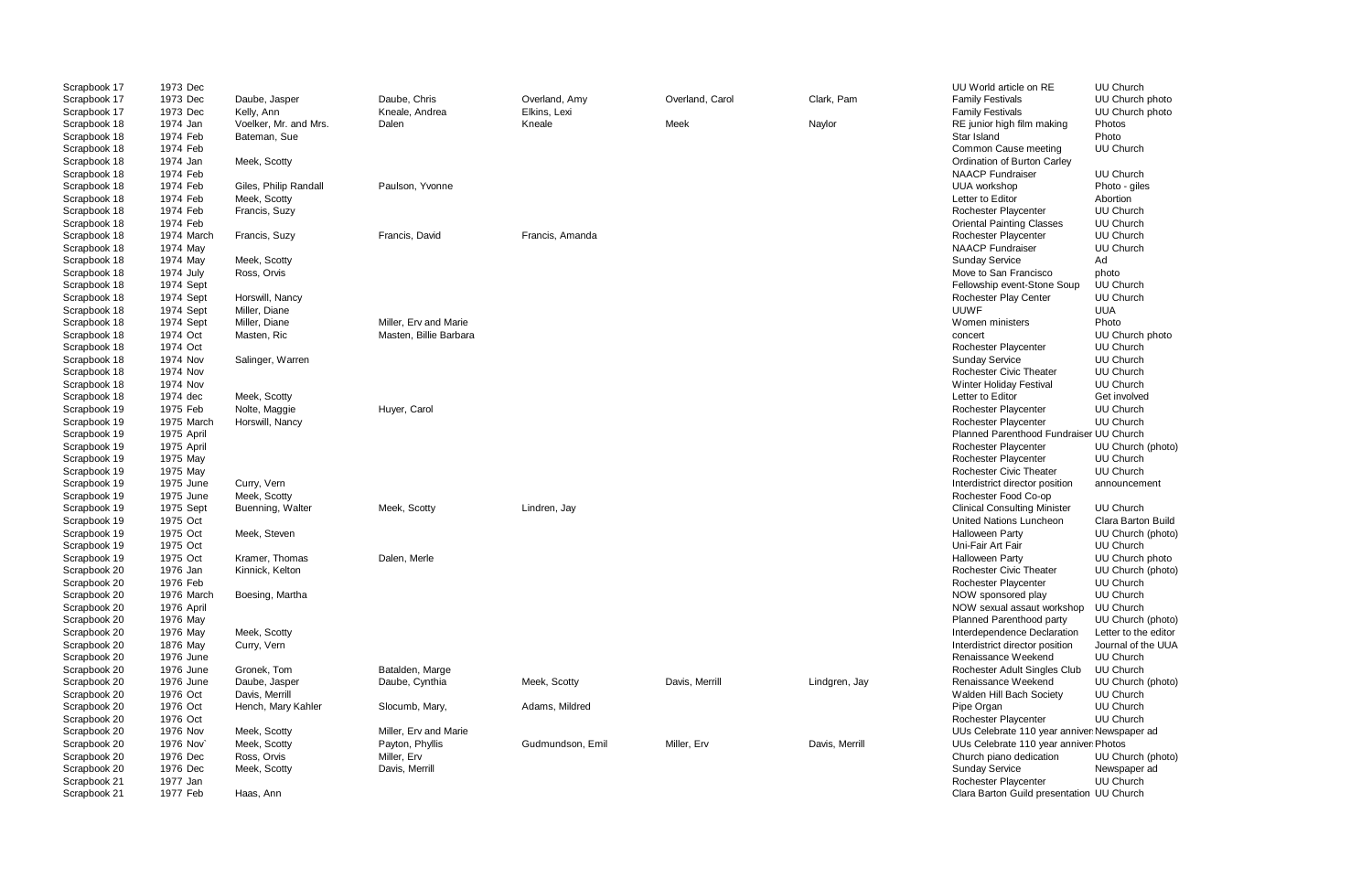| Scrapbook 21 | 1977 April | Meek, Scotty           | Miller, Erv            | Pusey, John          | Kramer, Dick    | Francis, David      | Harpsichord                                         | UU Church (photo)         |
|--------------|------------|------------------------|------------------------|----------------------|-----------------|---------------------|-----------------------------------------------------|---------------------------|
| Scrapbook 21 | 1977 April | Francis, Suzy          | Kramer, Judy           | Davis, June          | Peterman, Marty | Lewis, Bruce        | Harpsichord                                         | UU Church (photo)         |
| Scrapbook 21 | 1977 May   | Meek, Scotty           |                        |                      |                 |                     | Human Relations Award                               | Rochester Education Assn. |
| Scrapbook 21 | 1977 Aug   | Meek, Scotty           |                        |                      |                 |                     | Liberal Religious Education Dire UUA                |                           |
| Scrapbook 21 | 1977 Sept  |                        |                        |                      |                 |                     | Rochester Art Center recital                        | <b>UU Church</b>          |
| Scrapbook 21 | 1977 Sept  | David, Merrill         | Clark, Ron             |                      |                 |                     | Liberal Religion "revival"                          | <b>UU Church</b>          |
| Scrapbook 21 | 1977 Sept  | Masten, Ric            | Masten, Billie Barbara |                      |                 |                     | concert                                             | UU Church (photo)         |
| Scrapbook 21 | 1977 Nov   | Urquhart, Judith Ann   | Davis, Merrill         |                      |                 |                     | guest minister                                      | UU Church                 |
| Scrapbook 21 | 1977 Nov   | McAward, John J.       | Fraser, Donald         |                      |                 |                     | guest speaker                                       | UU Church                 |
| Scrapbook 21 | 1977 Nov   |                        |                        |                      |                 |                     | Golden Elephant Sale                                | UU Church                 |
| Scrapbook 21 | 1977 Dec   | Meek, Scotty           | Davis, Merrill         |                      |                 |                     | <b>Sunday Service</b>                               | Newspaper ad              |
| Scrapbook 22 | 1978 Jan   | Weekley                | Arganbright            |                      |                 |                     | Sunday Service music                                | UU Church (photo)         |
| Scrapbook 22 | 1978 Jan   | Meek, Scotty           |                        |                      |                 |                     | Abortion                                            | Letter to the editor      |
| Scrapbook 22 | 1978 March | Meek, Scotty           | Davis, Merrill         |                      |                 |                     | Mass in G                                           | Sunday Service ad         |
| Scrapbook 22 | 1978 March | Davis, Merrill         |                        |                      |                 |                     | Rochester Art Center Music                          | <b>UU Church</b>          |
| Scrapbook 22 | 1978 April | Hench, Mary Kahler     |                        |                      |                 |                     | Glockenspiel Carillon donation                      | <b>UU Church</b>          |
| Scrapbook 22 | 1978 April |                        |                        |                      |                 |                     | Walden Hill Concert Series                          | <b>UU Church</b>          |
| Scrapbook 22 | 1978 April | Bishop, Allen          |                        |                      |                 |                     | Rochester Art Center Music                          | UU Church                 |
| Scrapbook 22 | 1978 May   |                        |                        |                      |                 |                     | Rochester Art Center Music                          | <b>UU Church</b>          |
| Scrapbook 22 | 1978 May   |                        |                        |                      |                 |                     | Clara Barton Guild                                  | <b>World Festival</b>     |
| Scrapbook 22 | 1978 May   | Curry, Vern            |                        |                      |                 |                     | Interdistrict director position                     | Review & Renewal Progran  |
| Scrapbook 22 | 1978 May   |                        |                        |                      |                 |                     | Piano Teachers Guild Auditions UU Church            |                           |
| Scrapbook 22 | 1978 May   |                        |                        |                      |                 |                     | Hoffman Music Studio Recitals UU Church             |                           |
| Scrapbook 22 | 1978 May   | Draves, Pat            |                        |                      |                 |                     | Special Delivery concert                            | UU Church                 |
| Scrapbook 22 | 1978 June  | Meek, Scotty           |                        |                      |                 |                     | <b>Guest Speaker</b>                                |                           |
| Scrapbook 22 | 1978       |                        |                        |                      |                 |                     | Rochester Playcenter                                | <b>UU Church</b>          |
| Scrapbook 22 | 1978 Sept  | Meek, Scotty           |                        |                      |                 |                     | Criticism of newspaper                              | Letter to the editor      |
| Scrapbook 22 | 1978 Sept  | Meek, Scotty           | Van Laningham, Ella    | Bateman, Sue         | Daube, Cynthia  | Anderson, Charlotte | All-woman Executive Committee UU Church             |                           |
| Scrapbook 23 | 1979 Jan   | Ross, Orvis            | Meek, Scotty           |                      |                 |                     | Obituary                                            | UU Church                 |
| Scrapbook 23 | 1979 Feb   | Ross, Orvis            | Meek, Scotty           | Davis, Merrill       |                 |                     | <b>Memorial Celebration</b>                         | UU Church                 |
| Scrapbook 23 | 1979 Feb   |                        |                        |                      |                 |                     | Rochester Art Center Music                          | <b>UU Church</b>          |
| Scrapbook 23 | 1979 April | Ide, Bethe             |                        |                      |                 |                     | Women and religion                                  | Clara Barton Guild        |
| Scrapbook 23 | 1979 May   | Adams, Elizabeth Ellis |                        |                      |                 |                     | <b>Burned Out Workshop</b>                          | UU Church                 |
| Scrapbook 23 | 1979 Nov   |                        |                        |                      |                 |                     | Rochester Playcenter                                | UU Church (photo)         |
| Scrapbook 23 | 1979 Dec   | Meek, Scotty           |                        |                      |                 |                     | Life of Brian                                       | Letter to the editor      |
| Scrapbook 23 | 1979 Dec   |                        |                        |                      |                 |                     | <b>Boar's Head Feast</b>                            | UU Church                 |
| Scrapbook 23 | 1979 Dec   | Meek, Scotty           | Daube, Jasper          | Daube Cynthia        | Karlson, Jan    | Davis, Merrill      | <b>Boar's Head Feast</b>                            | UU Church (photo)         |
| Scrapbook 23 | 1979 Dec   | Heath, Glenna          | Davis, June            | Rood, Rozlyn         | Harris, Hannah  | Podulke, Mike       | <b>Boar's Head Feast</b>                            | UU Church (photo)         |
| Scrapbook 23 | 1979 Dec   | Meek, Scotty           | Theisen, Angie         | Van Laninghams, Ella |                 |                     | Ministerial Intern                                  | UU Church (photo)         |
| Scrapbook 23 | 1979 Dec   | Suddendorf, Sidney     |                        |                      |                 |                     | Boar's head Feast                                   | UU Church (photo)         |
| Scrapbook 24 | 1980 Jan   |                        |                        |                      |                 |                     | Rochester Art Center Music                          | UU Church                 |
| Scrapbook 24 | 1980 Jan   |                        |                        |                      |                 |                     | <b>Musical Programs</b>                             | UU Church                 |
| Scrapbook 24 | 1980 March | Meek, Scotty           |                        |                      |                 |                     | Nation Too Obsessed with Sport Letter to the editor |                           |
| Scrapbook 24 | 1980 April |                        |                        |                      |                 |                     | <b>Chorale Concerts</b>                             | UU Church                 |
| Scrapbook 24 | 1980 April | Meek, Scotty           | Davis, Merrill         |                      |                 |                     | Washington for Jesus                                | Letter to the editor      |
| Scrapbook 24 | 1980 July  | Meek, Scotty           |                        |                      |                 |                     | <b>Draft Registration</b>                           | Letter to the editor      |
| Scrapbook 24 | 1980 July  | Meek, Scotty           |                        |                      |                 |                     | <b>Draft Registration</b>                           |                           |
| Scrapbook 24 | 1980 Nov   | Meek, Scotty           |                        |                      |                 |                     | Free choice                                         | Letter to the editor      |
| Scrapbook 24 | 1980 Dec   | Meek, Scotty           | Davis, Merrill         |                      |                 |                     | <b>Christmas Eve Service</b>                        |                           |
| Scrapbook 25 | 1981 Jan   | Meek, Scotty           |                        |                      |                 |                     | Rapeline Committee Chair                            |                           |
| Scrapbook 25 | 1981 Jan   |                        |                        |                      |                 |                     | Walden Hill Bach Society                            | UU Church                 |
| Scrapbook 25 | 1981 Jan   |                        |                        |                      |                 |                     | Special Delivery concert                            | UU Church                 |
| Scrapbook 25 | 1981 Jan   | Davis, Merrill         | Newman, Anthony        |                      |                 |                     | Organ concert                                       | <b>UU Church</b>          |
| Scrapbook 25 | 1981 Jan   | Meek, Scotty           |                        |                      |                 |                     | Separation of church and state Letter to the editor |                           |
| Scrapbook 25 | 1981 Feb   | Podulke, Mike          | Podulke, Stephanie     |                      |                 |                     | RE Class                                            | UU Church                 |
| Scrapbook 25 | 1981 March | Meek, Scotty           |                        |                      |                 |                     | Roch Chemical Dependency Se elected president       |                           |
| Scrapbook 25 | 1981 Feb   | Hench, Mary Kahler     | Meek, Scotty           | Davis, Merrill       | Newman, Anthony |                     | Organ Dedication                                    | UU Church (photo)         |
| Scrapbook 25 | 1981 May   |                        |                        |                      |                 |                     | Robert Oudal Chorale                                | UU Church                 |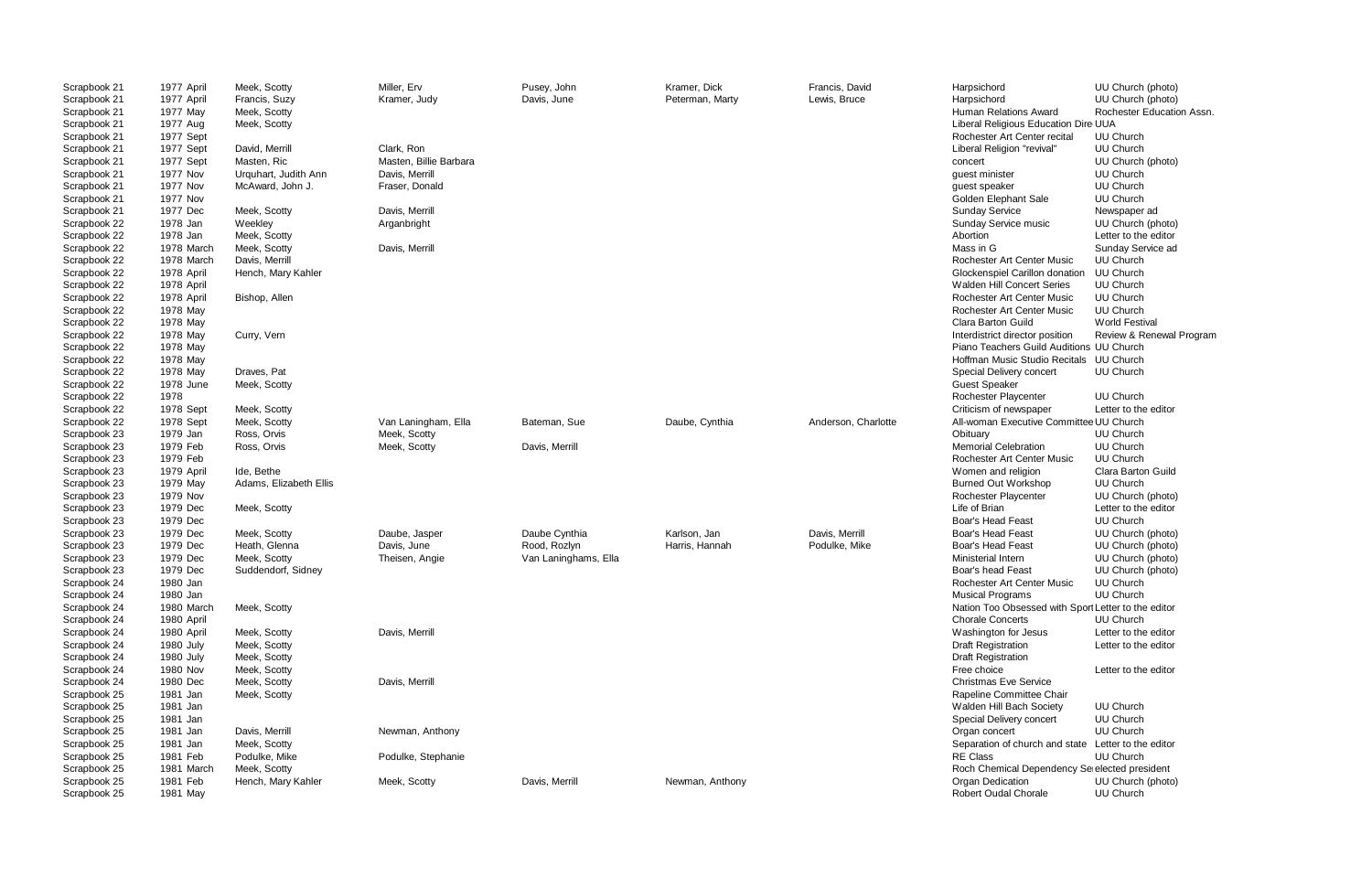| Scrapbook 25<br>Scrapbook 25 | 1981 May<br>1981 June | Meek, Scotty          |                             |                         |                       |                     | UUA Cambridge TV Forum<br><b>UUA Cambridge TV Forum</b> | UU Church sponsor<br>UU Church sponsor |
|------------------------------|-----------------------|-----------------------|-----------------------------|-------------------------|-----------------------|---------------------|---------------------------------------------------------|----------------------------------------|
| Scrapbook 25                 | 1981 Sept             | Meek, Scotty          | Ide, Beth                   |                         |                       |                     | guest speaker                                           | UU Church                              |
| Scrapbook 25                 | 1981 Oct              | Meek, Scotty          | Didisheim, Paul             |                         |                       |                     | Separation of church and state                          |                                        |
| Scrapbook 25                 | 1981 Oct              |                       |                             |                         |                       |                     | Walden Hill Bach Society                                | <b>UU Church Workshop</b>              |
| Scrapbook 25                 | 1981 Oct              | Kratzenstein, Marilou |                             |                         |                       |                     | Organ concert                                           | UU Church                              |
| Scrapbook 26                 | 1982 Jan              | Caldicott, Helen      |                             |                         |                       |                     | Physicians for Social Responsibi UU Church (photo)      |                                        |
| Scrapbook 26                 | 1982 May              | Friedman, Spencer     |                             |                         |                       |                     | Olm. Cty Family Violence Confer UU Church (photo)       |                                        |
| Scrapbook 26                 | 1982 Oct              | Davis, Merrill        | Heath, Glenna               | Katzmann, Elizabeth     | Hodgson, Harriet      |                     | Walden Hill Bach Society                                | Photo                                  |
| Scrapbook 26                 | 1982 Oct              |                       |                             |                         |                       |                     | American Guild of Organists                             | UU Church                              |
| Scrapbook 26                 | 1982 Oct              | Meek, Scotty          |                             |                         |                       |                     | City Referendum                                         | Letter to the editor                   |
| Scrapbook 26                 | 1982 Oct              | Clagett, Alicia       | Miller, Irv                 |                         |                       |                     | Camp UniStar                                            | UU Church (photo)                      |
| Scrapbook 26                 | 1982 Nov              | Miller, Diane         | Miller, Irv                 | Miller, Marie           |                       |                     | Women in Ministry                                       | Photo                                  |
| Scrapbook 26                 | 1982 Dec              | Heart of the Beast    |                             |                         |                       |                     | Rochester Playcenter                                    | UU Church (photo)                      |
| Scrapbook 26                 | 1983 Jan              | Litchy, Drew          | Litchy, Bill                | Litchy, Pat             |                       |                     | <b>RE Class</b>                                         | UU Church (photo)                      |
| Scrapbook 26                 | 1983 March            |                       |                             |                         |                       |                     | Rochester International Assn                            | UU church                              |
| Scrapbook 26                 | 1983 April            | Layton, Phyllis       |                             |                         |                       |                     | Rochester International Assn                            | UU Church (photo)                      |
| Scrapbook 26                 | 1983 May              |                       |                             |                         |                       |                     | Sunday Service on aging                                 | Newspaper ad                           |
| Scrapbook 26                 | 1983 Sept             | Turner, Warren        |                             |                         |                       |                     | <b>Interim Minister</b>                                 | <b>UU Church</b>                       |
| Scrapbook 26                 | 1983 Oct              | Turner, Warren        | Layton, Phyllis             | Miller, Diane           | Miller, Erv           |                     | <b>Prairie Star District</b>                            | UU Church                              |
| Scrapbook 26                 | 1983 Oct              | Albright, William     |                             |                         |                       |                     | Walden Hill Bach Society                                | <b>Music Fesitval</b>                  |
| Scrapbook 26                 | 1983 Nov              | Miller, Diane         |                             |                         |                       |                     | UU Women                                                | Photo                                  |
| Scrapbook 26                 | 1983 Oct              | Williams, Loretta     |                             |                         |                       |                     | <b>Prairie Star District</b>                            | <b>Missiles</b>                        |
| Scrapbook 26                 | 1983 Dec              | Delano, Alice         | Huffine, Virginia           |                         |                       |                     | Seraphim III                                            | UU Church                              |
| Scrapbook 26                 | 1983 Dec              | Alpern, Robert        |                             |                         |                       |                     | <b>Nuclear Freeze</b>                                   | UU Church social concerns              |
| Scrapbook 26                 | 1983 Dec              | Didishein, Peter      |                             |                         |                       |                     | <b>Nuclear Freeze</b>                                   | UU Church social concerns              |
| Scrapbook 27                 | 1984 Feb              | Dobbe, Kevin          |                             |                         |                       |                     | <b>Music Director</b>                                   | UU Church (photo)                      |
| Scrapbook 27                 | 1984 Feb              | Layton, Phyllis       |                             |                         |                       |                     | El Salvador Sunday forum                                | UU Church                              |
| Scrapbook 27                 | 1984 May              | Katzmann, Elizabeth   | Layton, Phyllis             | Huyck, Carol            | Wheeler, Phil and Sue | Katzmann, Jerry     | RE Class                                                | UU Church (photo)                      |
| Scrapbook 27                 | 1984 May              | Katzmann, Elizabeth   |                             |                         |                       |                     | <b>RE Class</b>                                         | UU Church (photo)                      |
| Scrapbook 27                 | 1984 July             | Turner, Warren        |                             |                         |                       |                     | <b>Rochester Peace Walk</b>                             | Photo                                  |
| Scrapbook 27                 | 1984 Sept             | Schultz, John         |                             |                         |                       |                     | Organ recital                                           | UU Church (photo)                      |
| Scrapbook 27                 | 1984 Nov              | Hodgson, Harriet      | Balfour, Kathey             | Peterman, Martin        | <b>Laurel Palmer</b>  | Dobbe, Kevin        | Boar's Head Feast                                       | Photo                                  |
| Scrapbook 27                 | 1984 Nov              | Dobbe, Kevin          | Daube, Cynthia              |                         |                       |                     | <b>Boar's Head Feast</b>                                |                                        |
| Scrapbook 27                 | 1984 Nov              | Dobbe, Kevin          | Podulke, Mike and Stephanie | Pingatore, Marj and Joe | Daube, Cynthia        | Adams, Peter        | <b>Boar's Head Feast</b>                                |                                        |
| Scrapbook 28                 | 1985 April            | Dobbe, Kevin          |                             |                         |                       |                     | Crosswind ensemble                                      |                                        |
| Scrapbook 28                 | 1985 June             |                       |                             |                         |                       |                     | RE focus on peace                                       | Photo                                  |
| Scrapbook 28                 | 1985 Sept             | Dobbe, Kevin          | Sonnenklar, Leslie          |                         |                       |                     | Walden Hill Vocal Ensemble                              | UU Church                              |
| Scrapbook 28                 | 1985 Oct              | Campbell, Fred        |                             |                         |                       |                     | Installation                                            | UU Church (photo)                      |
| Scrapbook 28                 | 1985 Dec              | Landwehr, Brian       | Daube, Cynthia              |                         |                       |                     | <b>Boar's Head Feast</b>                                | UU Church (photo)                      |
| Scrapbook 29                 | 1986 Jan              | Dobbe, Kevin          |                             |                         |                       |                     | Walden Hill Vocal Ensemble                              | UU Church (photo)                      |
| Scrapbook 29                 | 1986 May              |                       |                             |                         |                       |                     | Maypole                                                 | UU Church (photo)                      |
| Scrapbook 29                 | 1986 Nov              | Ledbetter, Lynn       | Radmer, Robert              |                         |                       |                     | Paganini Duo concert                                    | UU Church (photo)                      |
| Scrapbook 29                 | 1986 Dec              | Daube, Cynthia        | Podulke, Mike               |                         |                       |                     | <b>Boar's Head Feast</b>                                | UU Church (photo)                      |
| Scrapbook 30                 | 1987 May              | Miller, Erv           |                             |                         |                       |                     | <b>UUA</b> trustee                                      | Photo                                  |
| Scrapbook 30                 | 1987 June             | Amundsen, Mary        |                             |                         |                       |                     | <b>Board election</b>                                   | <b>UU Church</b>                       |
| Scrapbook 30                 | 1987 Dec              | Helmers, Laurie       |                             |                         |                       |                     | Amahl rehearsal                                         | UU Church (photo)                      |
| Scrapbook 31                 | 1988 April            | Dobbe, Kevin          |                             |                         |                       |                     | Composer award                                          | <b>UU Church</b>                       |
| Scrapbook 31                 | 1988 April            | Starz, Sally          |                             |                         |                       |                     | Rochester Playcenter                                    |                                        |
| Scrapbook 31                 | 1988 April            | Dobbe, Kevin          |                             |                         |                       |                     | The arts                                                | <b>UU Church</b>                       |
| Scrapbook 31                 | 1988 Oct              | Amundsen, Mary        |                             |                         |                       |                     | Auction item-Sermon                                     | UU Church                              |
| Scrapbook 31                 | 1988 Dec              |                       |                             |                         |                       |                     | Rochester Playcenter                                    | UU Church (photo)                      |
| Scrapbook 32                 | 1989 Jan              | Podulke, Mike         | Helmers, John               | Wheeler, Phil           | Kiscaden, Sheila      |                     |                                                         |                                        |
| Scrapbook 32                 | 1989 Feb              | Katzmann, Elizabeth   | Trnka, Patty                |                         |                       |                     | Ecology                                                 | Photo                                  |
| Scrapbook 32                 | 1989 Feb              | Kiscaden, Sheila      | Podulke, Mike               | Bateman, Sue            | Wheeler, Phil         | Katzmann, Elizabeth | Ecology                                                 | Photo                                  |
| Scrapbook 32                 | 1989 March            | Campbell, Fred        |                             |                         |                       |                     | <b>Channel One</b>                                      | Photo                                  |
| Scrapbook 32                 | 1989 May              |                       |                             |                         |                       |                     | Maypole                                                 | UU Church (photo)                      |
| Scrapbook 32                 | 1989 July             | Starz, Sally          |                             |                         |                       |                     | Rochester Playcenter                                    | UU Church                              |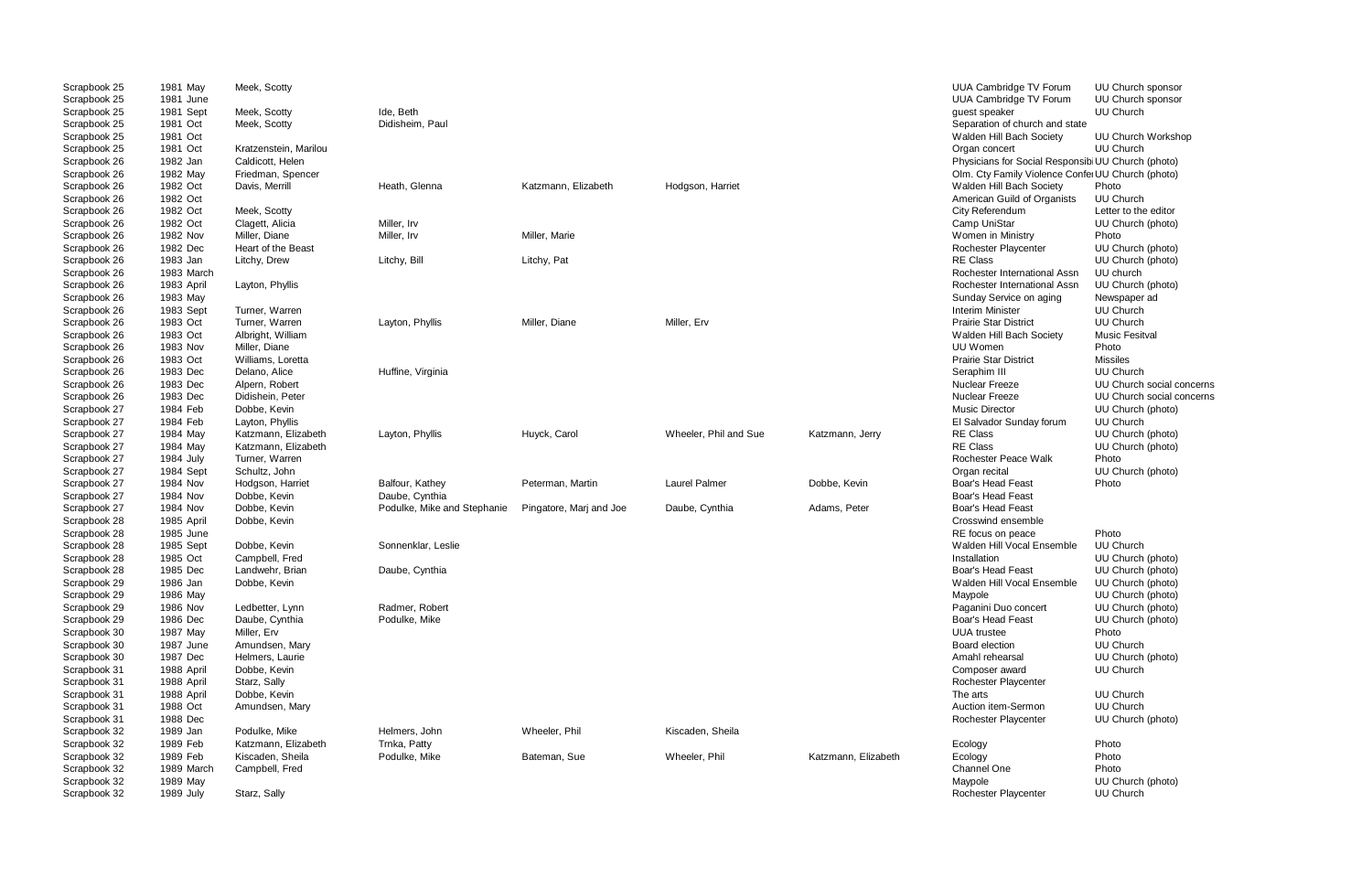| Scrapbook 32<br>Scrapbook 32<br>Scrapbook 32 | 1989 Sept<br>1989 Sept<br>1989 Nov | Campbell, Fred<br>Dobbe, Kevin<br>Daube, Cynthia | Huffine, Coy      |                       |                   |                     | President<br>Chorista<br><b>Boar's Head Feast</b> | Thomas Group<br>UU Church (photo)<br>menu |
|----------------------------------------------|------------------------------------|--------------------------------------------------|-------------------|-----------------------|-------------------|---------------------|---------------------------------------------------|-------------------------------------------|
| Scrapbook 32<br>Scrapbook 32                 | 1989 Nov<br>1989 Nov               | Katzmann, Elizabeth<br>Petric, Sherry            |                   |                       |                   |                     | Abundance<br>Jacob Wetterling abduction           | UU Church (photo)                         |
| Scrapbook 32                                 | 1989 Dec                           | Noetzel, Steve                                   |                   |                       |                   |                     | <b>Boar's Head Feast</b>                          | Photo                                     |
| Scrapbook 32                                 | 1989 Dec                           | Noetzel, Steve                                   | Wheeler, Andy     | Schuelka, Matt        | Schrock, Sara     | Ward, Caryn         | Quest                                             | Photo                                     |
| Scrapbook 32                                 | 1990 Feb                           | Katzmann, Elizabeth                              |                   |                       |                   |                     | About Your Sexuality classes                      | photo                                     |
| Scrapbook 32                                 | 1990 March                         | Curry, Vern                                      |                   |                       |                   |                     | Civil Rights issues                               |                                           |
| Scrapbook 32                                 | 1990 April                         | Layton, Phyllis                                  |                   |                       |                   |                     | Volunteer recognition                             | UU Board, Social concerns                 |
| Scrapbook 32                                 | 1990 Aug                           | Wheeler, Phil                                    |                   |                       |                   |                     | Gay/Lesbian issues                                | newspaper article                         |
| Scrapbook 32                                 | 1990 Nov                           | Rice, Laura                                      | Noetzel, Steve    | Dobbe, Kevin          | Amundsen, Mary    | Amundsen, Mel       | Joan Before the Fire                              | <b>Sunday Service</b>                     |
| Scrapbook 32                                 | 1990 Dec                           |                                                  |                   |                       |                   |                     | Operation Peace & Justice                         | Peace Fund UU Church                      |
| Scrapbook 33                                 | 1991 Jan                           | Miller, Erv                                      |                   |                       |                   |                     | Operation Peace & Justice                         | Sunday service                            |
| Scrapbook 33                                 | 1991 Jan                           | Lleal, Anna                                      |                   |                       |                   |                     | Operation Peace & Justice                         | Persian Gulf Crisis forum                 |
| Scrapbook 33                                 | 1991 Jan                           | Katzmann, Elizabeth                              |                   |                       |                   |                     | Persian Gulf Crisis                               | <b>Religious Education</b>                |
| Scrapbook 33                                 | 1991 March                         | Schulz, William                                  | Podulke, Mike     | Plumhoff, Lyle        | Hanson, Jean      | Dobbe, Kevin        | 125th Anniversary                                 |                                           |
| Scrapbook 33                                 | 1991 March                         | Buske, Barbara                                   | Adams, Gail       | Braun, Susan          | Huffine, Virginia | Underbakke, Bonita  | Dance choir                                       | Sunday service (photo)                    |
| Scrapbook 33                                 | 1991 May                           | Dobbe, Kevin                                     |                   |                       |                   |                     | <b>UUA</b>                                        | <b>Chalice Anthem</b>                     |
| Scrapbook 33                                 | 1991 May                           | Barker, Flo                                      |                   |                       |                   |                     | Social Responsibility Award                       | <b>Prairie Star District</b>              |
| Scrapbook 33                                 | 1991 March                         | Schulz, William                                  |                   |                       |                   |                     | 125th Anniversary                                 | UU Church (photo)                         |
| Scrapbook 33                                 | 1991 Aug                           | Wheeler, Phil                                    |                   |                       |                   |                     | Church membership                                 | newspaper article                         |
| Scrapbook 33                                 | 1991 Aug                           |                                                  |                   |                       |                   |                     | Operation Peace & Justice                         | Peace Fund UU Church                      |
| Scrapbook 34                                 | 1992 Jan                           | Hoffman, Becky                                   | Podulke, Mike     | Podulke, Stephanie    | Amundsen, Mel     | Huffine, Coy        | Fellowship event-Chatterbox Caf Photo             |                                           |
| Scrapbook 34                                 | 1992 March                         | Stich, Shawna                                    |                   |                       |                   |                     | Channel One                                       | Foodshare award                           |
| Scrapbook 34                                 | 1992 March                         | Trnka, Patty                                     |                   |                       |                   |                     | <b>Faith Profile</b>                              | Photo                                     |
| Scrapbook 34                                 | 1992 May                           |                                                  |                   |                       |                   |                     | Maypole                                           | Photo                                     |
| Scrapbook 34                                 | 1992 Aug                           |                                                  |                   |                       |                   |                     | Operation Peace & Justice                         | Peace Fund UU Church                      |
| Scrapbook 34                                 | 1992 Dec                           | Sorrells, Dillman Baker                          | Miller, Erv       | Scanlon, Paul         |                   |                     | <b>Boar's Head Feast</b>                          | Photos                                    |
| Scrapbook 35                                 | 1993 Jan                           |                                                  |                   |                       |                   |                     | Valet parking                                     | newspaper article                         |
| Scrapbook 35                                 | 1993 Feb                           | Starz, Sally                                     | Payne, Kirk       |                       |                   |                     | Rochester Playcenter                              | UU church                                 |
| Scrapbook 35                                 | 1993 Feb                           | Sorrells, Dillman Baker                          |                   |                       |                   |                     | Lenten services                                   |                                           |
| Scrapbook 35                                 | 1993 March                         | Sorrells, Dillman Baker                          |                   |                       |                   |                     | <b>Channel One</b>                                | board member                              |
| Scrapbook 35                                 | 1993 April                         | Sorrells, Dillman Baker                          | Wheeler, Phil     | Trnka, Patty          | McKeeman, Gordon  | McKeeman, Randy     | <b>Prairie Star District</b>                      | <b>Annual Meeting</b>                     |
| Scrapbook 35                                 | 1993 April                         | Sorrells, Dillman Baker                          | Amundsen, Mary    | Thompson, Linda       | McKeeman, Gordon  |                     | <b>Prairie Star District</b>                      | <b>Annual Meeting</b>                     |
| Scrapbook 35                                 | 1993 July                          |                                                  |                   |                       |                   |                     | Operation Peace & Justice                         | Peace Fund UU Church                      |
| Scrapbook 35                                 | 1993 Nov                           | Sorrells, Dillman Baker                          |                   |                       |                   |                     | Prayer                                            | Newspaper article (photo)                 |
| Scrapbook 35                                 | 1993 Dec                           | Langton, Clair                                   | Stich, Monica     | Hoffman, Leslie       | Knipfer, Stefanie | Katzmann, Elizabeth | By Winter's Light                                 | UU Church (photo)                         |
| Scrapbook 36                                 | 1994 Feb                           | Campbell, Malcolm                                | Edmonson, David   |                       |                   |                     | <b>Property Committee</b>                         | newspaper article                         |
| Scrapbook 36                                 | 1994 Feb                           | Sorrells, Dillman Baker                          |                   |                       |                   |                     | <b>Channel One</b>                                |                                           |
| Scrapbook 36                                 | 1994 March                         | Sorrells, Dillman Baker                          | Helmers, Laurie   |                       |                   |                     | Sunday service                                    | Sitarist Hasu Patel (Photo)               |
| Scrapbook 36                                 | 1994 April                         | Cook, Mrs. E.F.                                  | Rommell, Edith    | Hall, Mrs. T.P.       | Van Campen, Elsie | Van Campen, Mabel   | Sunday service                                    | Easter - March 30, 1894                   |
| Scrapbook 36                                 | 1994 July                          | Helmers, Laurie                                  |                   |                       |                   |                     | Music                                             | Newspaper article                         |
| Scrapbook 36                                 | 1994 Aug                           | Sorrells, Dillman Baker                          |                   |                       |                   |                     | Religious/political views                         | newspaper article                         |
| Scrapbook 36                                 | 1994 Sept                          | Plaetzer, Beth                                   | Yoss, Kathe       |                       |                   |                     | Congregations Concerned for                       | Cl Hawthorne Elementary (photo)           |
| Scrapbook 36                                 | 1994 Nov                           | Huffine, Coy                                     | Huffine, Virginia | Adams, Gail           |                   |                     | Liturgial dance                                   | Photo                                     |
| Scrapbook 37                                 | 1995 Feb                           | Helmers, Laurie                                  |                   |                       |                   |                     | Sunday service - music                            | Minneapolis Gospel Choir                  |
| Scrapbook 37                                 | 1995 March                         |                                                  |                   |                       |                   |                     | Rochester Area Church Council                     |                                           |
| Scrapbook 37                                 | 1995 March                         | Podulke, Mike                                    |                   |                       |                   |                     | Community Forum on Poverty                        | UU Church sponsor                         |
| Scrapbook 37                                 | 1995 April                         | Sorrells, Robert                                 |                   |                       |                   |                     | <b>Board of Directors</b>                         | The Mountain                              |
| Scrapbook 37                                 | 1995 May                           | Boie, Ruth and Luther                            |                   |                       |                   |                     | O. Eugene Pickett Award                           |                                           |
| Scrapbook 37                                 | 1995 Sept                          | Sorrells, Dillman Baker                          | Scanlon, Maggie   | Miller, Erv           |                   |                     | <b>Memorial Garden</b>                            | UU Church (photo)                         |
| Scrapbook 37                                 | 1995 Oct                           |                                                  |                   |                       |                   |                     | Congregations Concerned for CI UUSC grant         |                                           |
| Scrapbook 37                                 | 1995 Oct                           | Sorrells, Dillman Baker                          | Miller, Diane     | Miller, Erv and Marie |                   |                     | UU growth                                         | Newspaper article                         |
| Scrapbook 38                                 | 1996 April                         | Curry, Vern                                      |                   |                       |                   |                     | Obituary                                          |                                           |
| Scrapbook 38                                 | 1996 Feb                           | Sorrells, Dillman Baker                          | Horton, Linda     |                       |                   |                     | State Services for the Blind                      | UU Church (column)                        |
| Scrapbook 38                                 | 1996 Oct                           | Ganske, Lee                                      |                   |                       |                   |                     | Peace Brigades International                      | UU Church forum                           |
| Scrapbook 38                                 | 1996 April                         | Davis, Merrill                                   |                   |                       |                   |                     | Walden Hill Bach Society                          | UU Church service                         |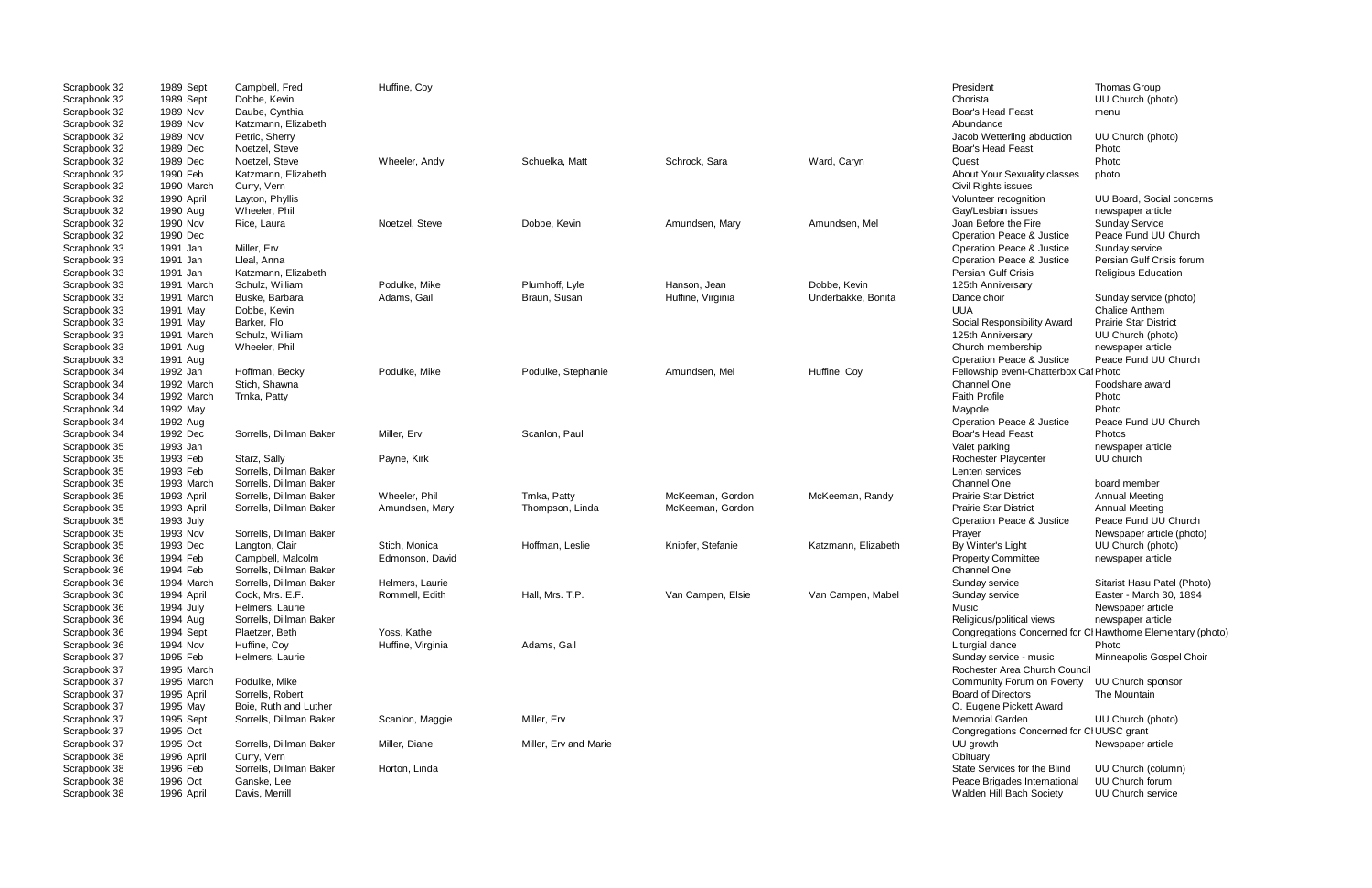Scrapbook 39 1997 Feb Miller, Erv 1997 Election Campaing PracticesUUA rvices at Congregatic photos<br>Cription Baker Summal ester Stained Glass UU fund set up issues UU Church booth at Pridefest<br>Newspaper article

| Scrapbook 39 | 1997 Jan   | Sorrells, Dillman Baker | Van Laningham, Ella   | Horton, Linda          |                  |                | Sabbatical                                     | Photo                       |
|--------------|------------|-------------------------|-----------------------|------------------------|------------------|----------------|------------------------------------------------|-----------------------------|
| Scrapbook 39 | 1997 March | Helmers, Laurie         |                       |                        |                  |                | Womanspeak                                     | UU Church                   |
| Scrapbook 39 | 1997 Feb   | Miller, Erv             |                       |                        |                  |                | 1997 Election Campaing Practic UUA             |                             |
| Scrapbook 39 | 1997 March | Helmers, Laurie         | Underbakke, Bonita    | <b>Brutinel, Kathy</b> | Gilkinson, Julie | Guthmann, Pat  | Womanspeak                                     | UU Church (photo)           |
| Scrapbook 39 | 1997 July  | Sorrells, Dillman Baker |                       |                        |                  |                | Gay/Lesbian issues                             | newspaper article           |
| Scrapbook 39 | 1997 July  | Sorrells, Dillman Baker | Horton, Linda         |                        |                  |                | Sabbatical                                     | <b>Photos</b>               |
| Scrapbook 39 | 1997 Oct   | Sorrells, Dillman Baker |                       |                        |                  |                | <b>Faith Profile</b>                           | UU Church photo             |
| Scrapbook 39 | 1997 Nov   | Wheeler, Phil           | Wanek, Laurel         |                        |                  |                | Gay/Lesbian issues                             | Social Concerns Committee   |
| Scrapbook 39 | 1997 Dec   | Sorrells, Dillman Baker |                       |                        |                  |                | Religious diversity panel                      | photo                       |
| Scrapbook 40 | 1998 Feb   |                         |                       |                        |                  |                | Gay/Lesbian issues                             | UU Church                   |
| Scrapbook 40 | 1998 May   | Waters, Darrel          | Katzmann, Jerry       | Breitenbach, Kate      | Trnka, Patty     | Atkinson, Beth | Capital Campaign                               | UU church photo             |
| Scrapbook 40 | 1997 Dec   |                         |                       |                        |                  |                | AIDS memorial service                          | UU Church photo             |
| Scrapbook 40 | 1998 March | McEvoy, Katie           | McKeeman, Randy       |                        |                  |                | <b>Board's Head Feast</b>                      | Night in Nottingham (photo) |
| Scrapbook 40 | 1998 Dec   | Wheeler, Phil           |                       |                        |                  |                | Islam scholar                                  | Social Concerns Committee   |
| Scrapbook 40 | 1998 Oct   |                         |                       |                        |                  |                | Gay/Lesbian issues                             | Social Concerns Committee   |
| Scrapbook 41 | 1999 Jan   | Woolman, Ben            |                       |                        |                  |                | UU Coffee House                                |                             |
| Scrapbook 41 | 1999 May   | Layton, Phyllis         |                       |                        |                  |                | <b>Prairie Star District</b>                   | Social Justice Award        |
| Scrapbook 41 | 1999 March | Marchesani, Peggy       |                       |                        |                  |                | Church shopping                                | newspaper article           |
| Scrapbook 41 | 1999 March | Sorrells, Dillman Baker |                       |                        |                  |                | Church shopping                                | Newspaper article           |
| Scrapbook 41 | 1999 April | Sorrells, Dillman Baker |                       |                        |                  |                | Women pastors                                  | Newspaper article (photo)   |
| Scrapbook 41 | 1999 Nov   | Sorrells, Dillman Baker |                       |                        |                  |                | Interfaith Thanksgiving Service                |                             |
| Scrapbook 41 | 1999 Oct   |                         |                       |                        |                  |                | End of Life Decisions series                   | UU Church                   |
| Scrapbook 41 | 1999 June  | Sorrells, Dillman Baker |                       |                        |                  |                | Summer services at Congregatic photos          |                             |
| Scrapbook 41 | 1999 Aug   | Horton, Linda           |                       |                        |                  |                | <b>Braille transcription</b>                   | UU Hymnal                   |
| Scrapbook 42 | 2000 Jan   | Podulke, Mike           | Podulke, Stephanie    |                        |                  |                | Fire at Rochester Stained Glass UU fund set up |                             |
| Scrapbook 42 | 2000 Feb   | Sorrells, Dillman Baker | Waters, Darrel        |                        |                  |                | <b>Remodeling Complete</b>                     | UU Church (photo)           |
| Scrapbook 42 | 2000 Feb   |                         |                       |                        |                  |                | UU Coffee House                                | Long Lost Folk              |
| Scrapbook 42 | 2000 April | Admundsen, Mary         | Horton, Linda         |                        |                  |                | <b>Prairie Star District</b>                   | leaders                     |
| Scrapbook 42 | 2000 Aug   | Miller, Diane           | Miller, Erv and Marie |                        |                  |                | UUA                                            | President                   |
| Scrapbook 42 | 2000 Oct   | Sorrells, Dillman Baker | Joyner, LoraKim       |                        |                  |                | <b>Religion and Politics</b>                   | Newspaper article           |
| Scrapbook 43 | 2001 Jan   | Joyner, LoraKim         |                       |                        |                  |                | Sunday service                                 | UU church                   |
| Scrapbook 43 | 2001 Jan   |                         |                       |                        |                  |                | UU Coffee House                                | Jake Donze                  |
| Scrapbook 43 | 2001 Jan   |                         |                       |                        |                  |                | <b>CUDE Award</b>                              | <b>UU Church</b>            |
| Scrapbook 43 | 2001 Feb   | Sorrells, Dillman Baker | Varner, Malcolm       | Varner, Jo Ann         |                  |                | Hospice Care                                   |                             |
| Scrapbook 43 | 2001 May   | Reid, Chris             | Reid, Joel and Kim    |                        |                  |                | Eagle Scout                                    | UU Church closet            |
| Scrapbook 43 | 2001 June  | Miller, Diane           | Miller, Erv and Marie |                        |                  |                | UUA                                            | President                   |
| Scrapbook 43 | 2001 July  | Wanek, Laurel           |                       |                        |                  |                | Gay/Lesbian issues                             | UU Church booth at Pridefe  |
| Scrapbook 43 | 2001 Sept  | Sorrells, Dillman Baker |                       |                        |                  |                | Faith                                          | Newspaper article           |
| Scrapbook 43 | 2001 Sept  | Sorrells, Dillman Baker |                       |                        |                  |                | Interfaith Prayer Service                      | 9-11 terrorist attacks      |
| Scrapbook 43 | 2001 Oct   | Sorrells, Dillman Baker |                       |                        |                  |                | Sunday service                                 | Response to 9-11 (photo)    |
| Scrapbook 43 | 2001 Oct   | Sorrells, Dillman Baker |                       |                        |                  |                | Gay/Lesbian issues                             | Coming Out Day              |
| Scrapbook 43 | 2001 Dec   | Sorrells, Dillman Baker | Wanek, Laurel         | Waters, Darrel         | Thompson, Terry  |                | <b>Welcoming Congregation</b>                  | <b>UU Church</b>            |
| Scrapbook 44 | 2002 Jan   | Phelps-Bowman, Ray      |                       |                        |                  |                | Interfaith Prayer Service                      | Photo                       |
| Scrapbook 44 | 2002 July  |                         |                       |                        |                  |                | Drug Policy Reform                             | UUA                         |
| Scrapbook 44 | 2002 Oct   | Sorrells, Dillman Baker |                       |                        |                  |                | Halloween                                      | Newspaper article           |
| Scrapbook 44 | 2002 Oct   | Sorrells, Dillman Baker |                       |                        |                  |                | Iraq War                                       | Newspaper article           |
| Scrapbook 45 | 2003 Jan   | Sorrells, Dillman Baker |                       |                        |                  |                | Meditation                                     | Newspaper article           |
| Scrapbook 45 | 2003 April |                         |                       |                        |                  |                | Newspaper ad                                   | Star-Tribune                |
| Scrapbook 45 | 2003 June  | Sorrells, Dillman Baker |                       |                        |                  |                | Gun Law                                        |                             |
| Scrapbook 45 | 2003 June  | Sorrells, Dillman Baker | Mullen-Schultz, Gary  |                        |                  |                | <b>Gun Law</b>                                 | Lawsuit                     |
| Scrapbook 45 | 2003 Nov   | Van Laningham, Glen     | Schmidt, Beth         | Pesch, Grace           |                  |                | <b>Community Food Response</b>                 | Photo                       |
| Scrapbook 45 | 2003 Dec   |                         |                       |                        |                  |                | Integrative Therapies                          | <b>UU Church</b>            |
| Scrapbook 46 | 2004 July  |                         |                       |                        |                  |                | Sunday service                                 | Pridefest                   |
| Scrapbook 46 | 2004 Sept  | Amundsen, Mary          | Horton, Linda         |                        |                  |                | <b>Prairie Star District</b>                   | President and award         |
| Scrapbook 46 | 2004 Oct   | Townsend, David         | Bishop, Allen         |                        |                  |                | <b>Chamber Music Society</b>                   | <b>UU Church</b>            |
| Scrapbook 46 | 2004 Dec   | Lobl, Jessica           |                       |                        |                  |                | Religions                                      | Newspaper article (photo)   |
| Scrapbook 47 | 2005 Jan   | Sorrells, Dillman Baker |                       |                        |                  |                | Prayer at city council meetings                | newspaper article           |
| Scrapbook 47 | 2005 May   | Amundsen, Mary          |                       |                        |                  |                | <b>Prairie Star District</b>                   | President                   |
|              |            |                         |                       |                        |                  |                |                                                |                             |